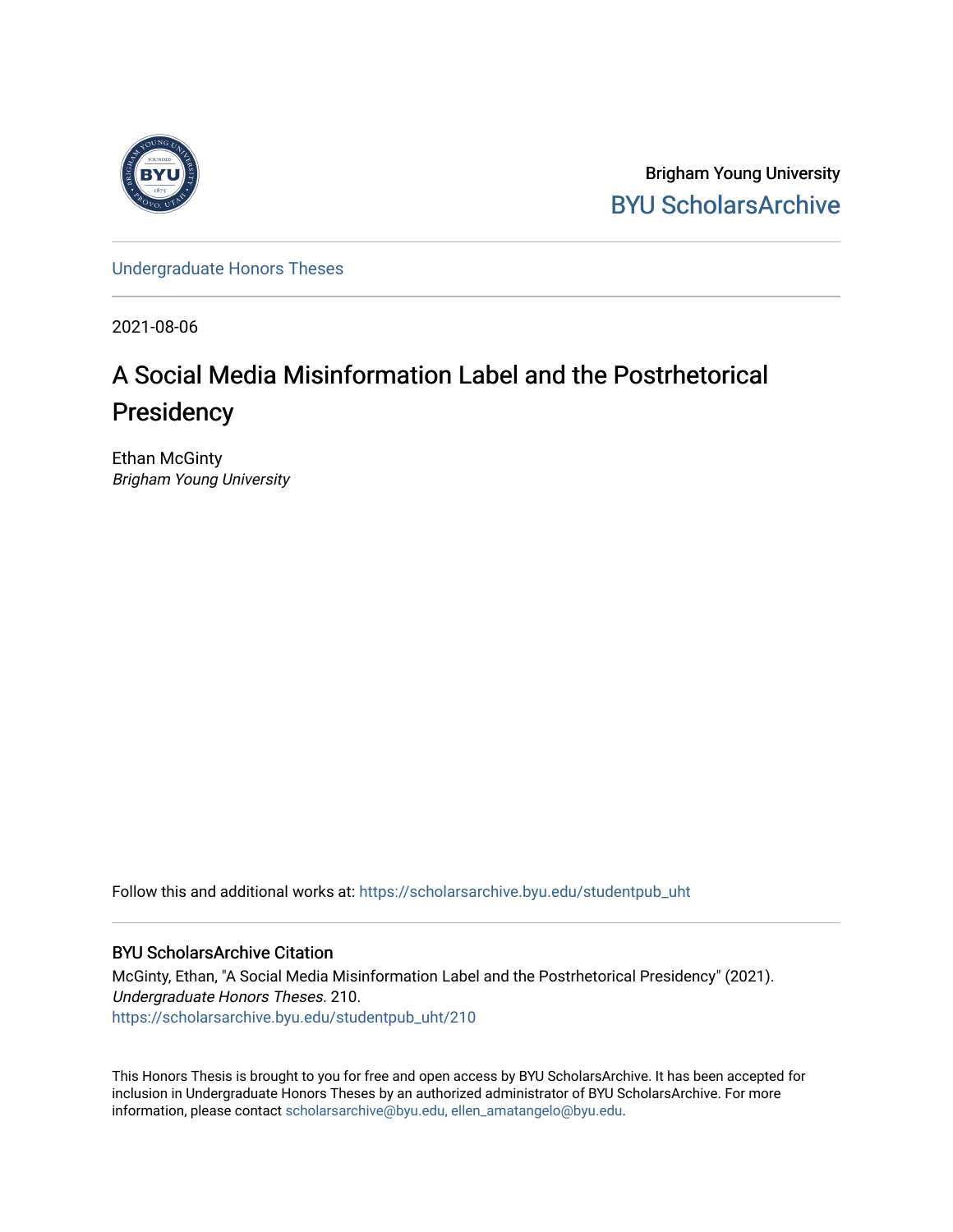Honors Thesis

## A SOCIAL MEDIA MISINFORMATION LABEL AND THE POSTRHETORICAL PRESIDENCY

by Ethan McGinty

Submitted to Brigham Young University in partial fulfillment of graduation requirements for University Honors

> English Department Brigham Young University August 2021

> > Advisor: Ben Crosby

Honors Coordinator: John Talbot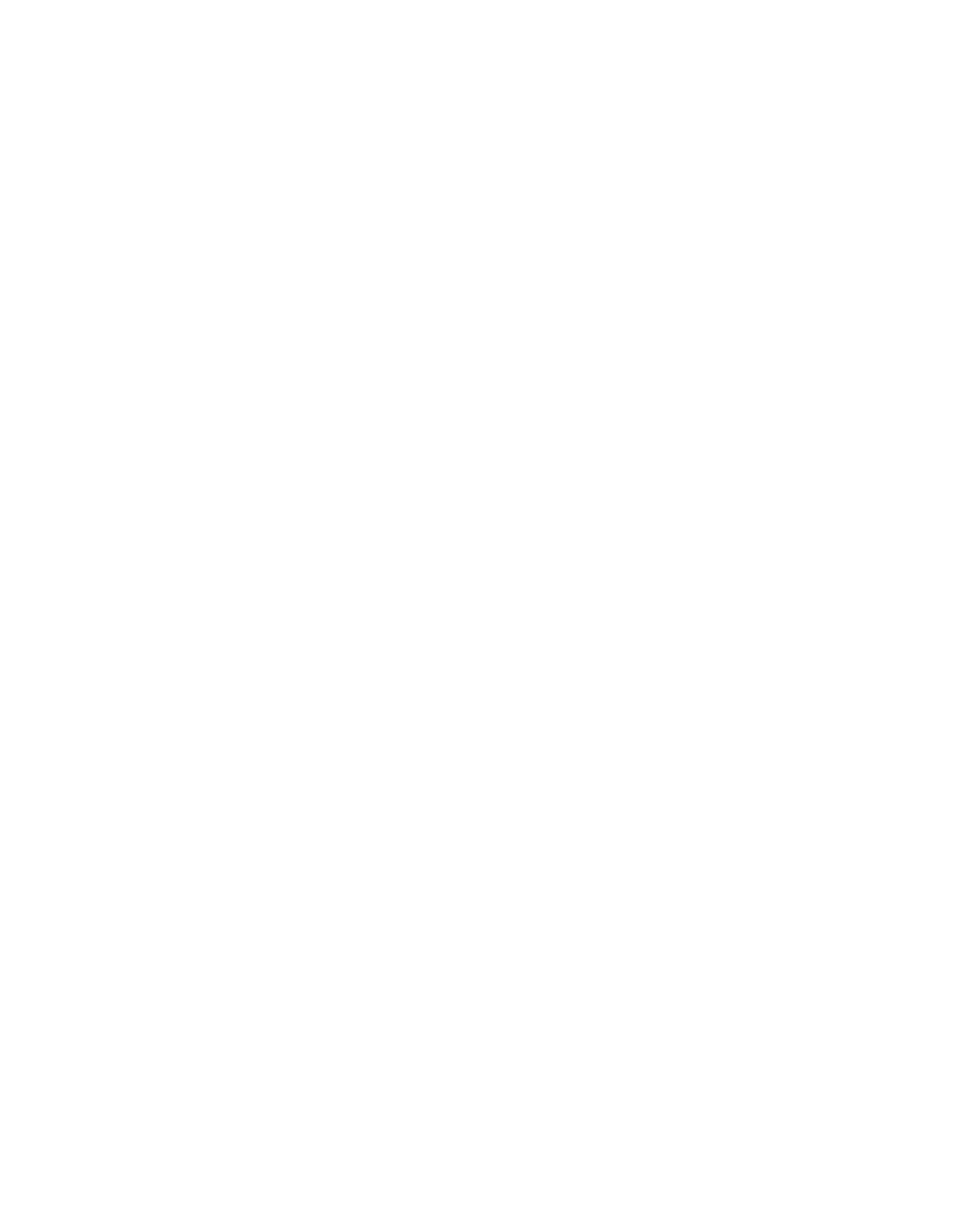#### ABSTRACT

# A SOCIAL MEDIA MISINFORMATION LABEL AND THE POSTRHETORICAL **PRESIDENCY**

Ethan McGinty

English Department

Bachelor of Arts

In May 2020, presidential communication on social media was—for the first time—subject to a misinformation label applied by the social media site on which the communication originated. This development indicates a turning point in social media sites' relationship with presidential communication and demands adaptation in the scholarly understanding of presidential rhetoric during the present era. Drawing from the theoretical framework of the postrhetorical presidency, I perform dual rhetorical analyses of this landmark artifact. The first round of analysis ignores the label and analyzes the presidential communication alone to understand its function, while the second analysis reveals the rhetorical impact of social media intervention on postrhetorical presidential communication by highlighting how the misinformation label alters the function of the artifact as described in the initial analysis. I then describe three takeaways that may aid to advance the study of presidential rhetoric as we enter into this new era of social media intervention in presidential communication.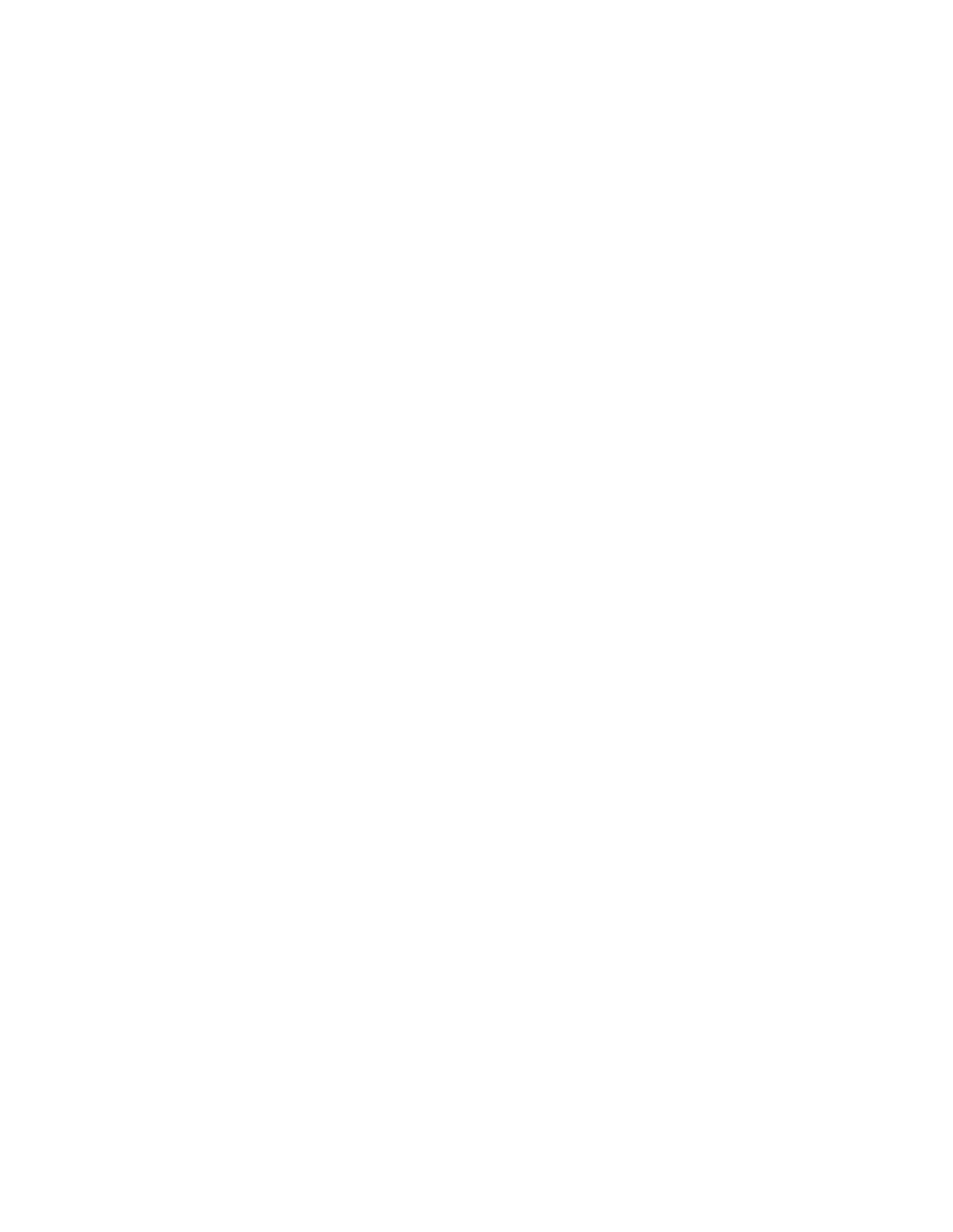### ACKNOWLEDGMENTS

To my advisor, Dr. Ben Crosby, for his encouragement, patience, belief, support, and advice throughout my undergraduate career and during this project, when they mattered most.

To my committee members, Dr. Ben Crosby, Dr. John Talbot, and Dr. Brian Jackson, for their support and patience during a thesis process both longer and shorter than intended.

To Bayleigh, for the ice cream and encouragement and everything else. To Harold, for the midnight music I wish I could have picked myself.

Thank you.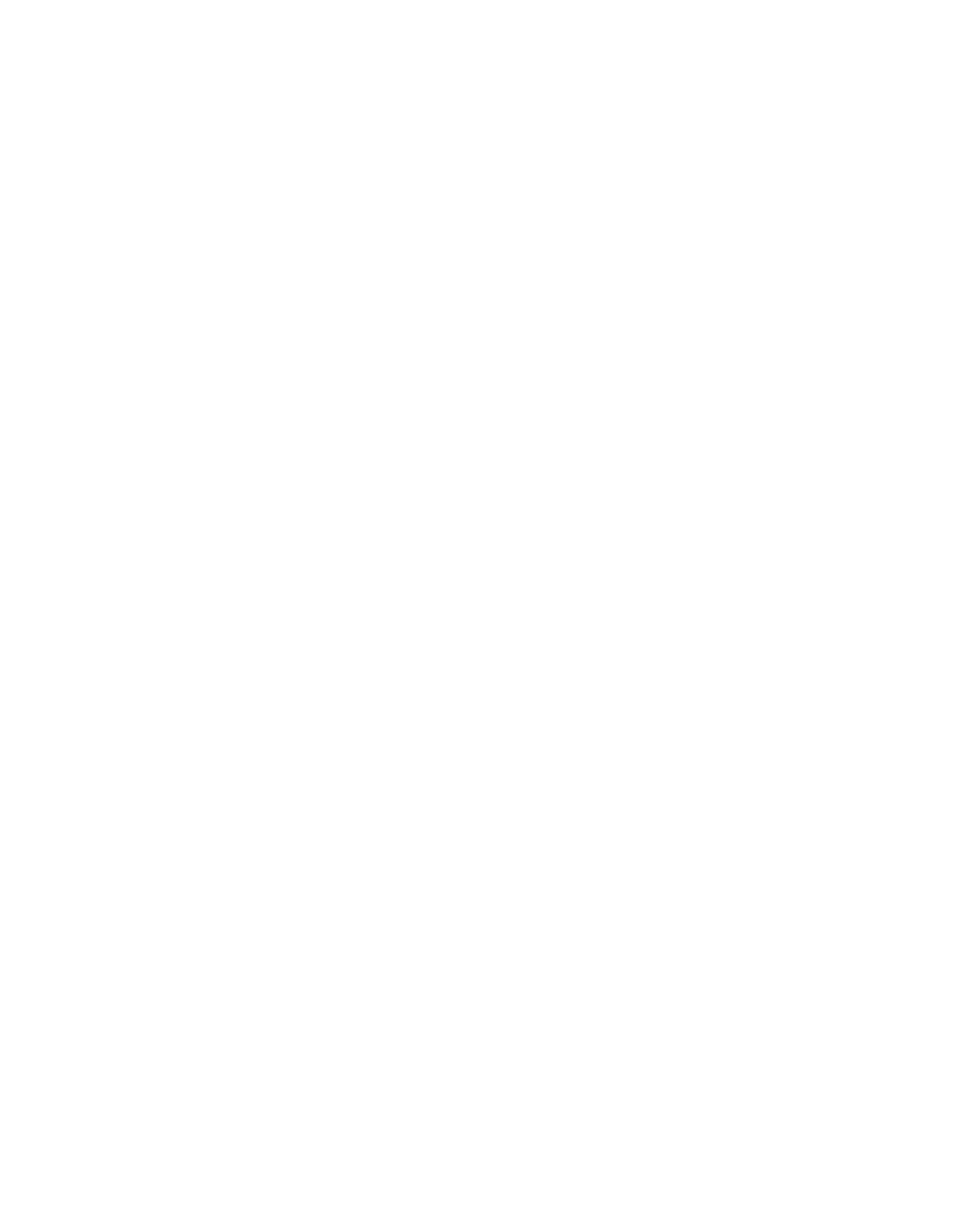# TABLE OF CONTENTS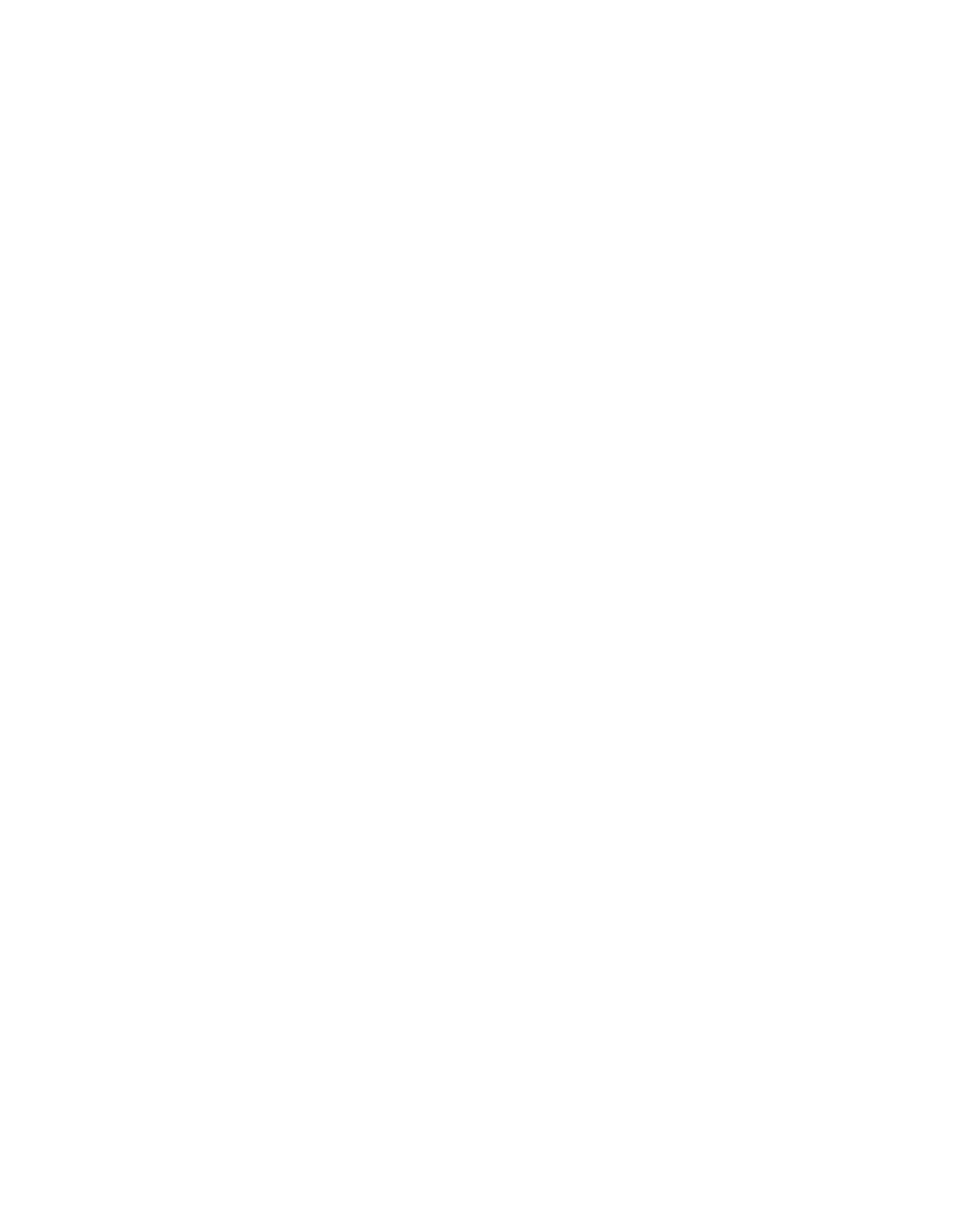# LIST OF FIGURES

|--|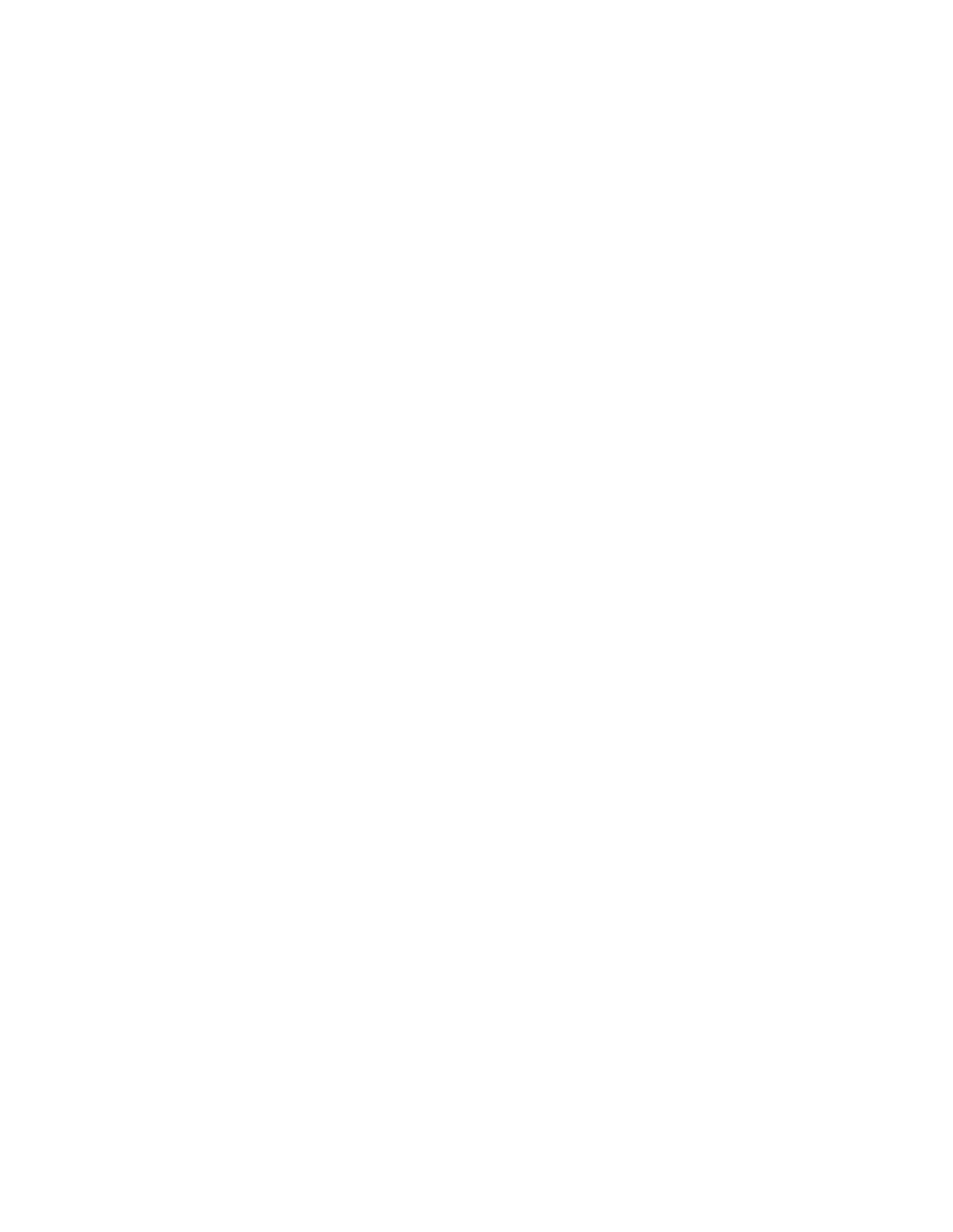#### **Introduction**

Social media, misinformation, and presidential rhetoric collided on Jan. 6, 2021 to instigate a historic tragedy at the United States Capitol (Leatherby et al.). The nation watched as hundreds of protestors and rioters stormed the Capitol building, leaving five dead and over a hundred injured (Healy). Many of those that forced entry into the halls of Congress to interrupt the certification of a presidential election had traveled from across the country, believing their actions justified by a perception of fraud in the election of the next president—a belief that had been repeatedly stoked and encouraged by President Trump himself (West). For weeks and months before the event, and even before the election, Trump had taken to social media to blast voting systems and locations as fraudulent—leading to his call for the rioters to "fight like hell" lest they "not . . . have a country anymore" (Trump). In an extended political season characterized by misinformation about everything from elections to public health and everything in between, no other occurrence so memorably captured the dangerous interplay of presidential rhetoric on social media as the events of Jan. 6, 2021.

In the fallout from this event, Trump found himself removed from Twitter, Facebook, and other social media sites. Still desirous to reach his supporters, he formed a blog, experimented with alternative sites, and filed lawsuits against the big tech companies that banned him (Bond). The enormity of just what was wrought over the past several months by a twiddle of thumbs has many asking if Trump should be allowed to rejoin the conversation on social media platforms, if he ever should have been banned from them, and how such a national tragedy was brought about. How is it that a president can fabricate claims of fraud without evidence and, simply by repeating them with a loud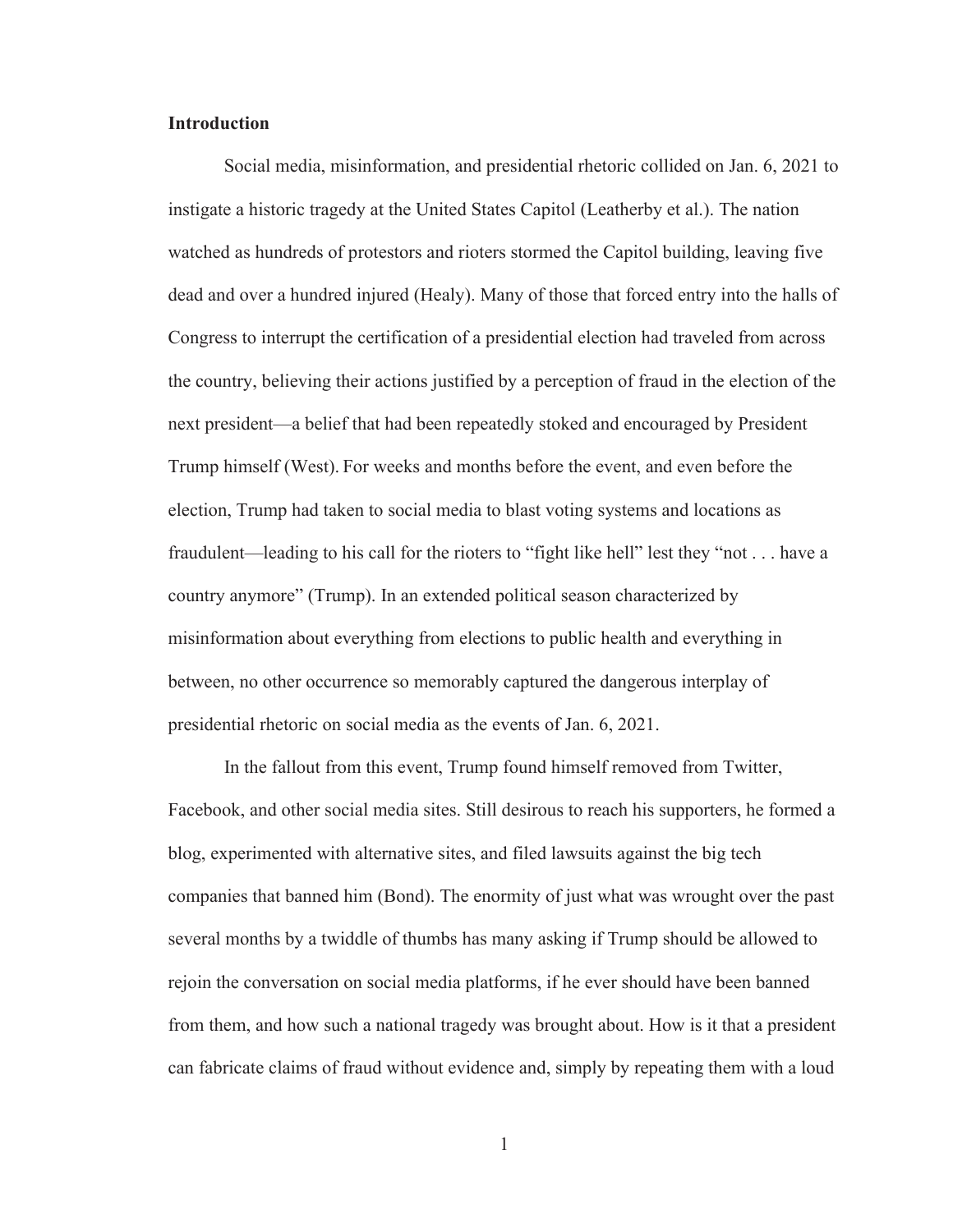enough megaphone, still have a quarter of the nation convinced months later that an election was rigged ("Republicans View Trump as President")?

The answer, to my view, lies in the unique powers and modern developments of the postrhetorical presidency—of which Donald J. Trump's rhetoric provides a valuable example. The former president's Twitter postings, a staple of his tenure in the Oval Office that kept him in constant contact with the public with minimal moderation, are an archive of postrhetorical presidential communication. While the extensive use of social media is not unique to Trump among recent presidents, President Trump's unceasing social media interaction takes it to a next level. He rallies his supporters and attacks his critics while applying pressure to legislative bodies with an aggressive evolution of the postrhetorical style that elicits public response and censorship by Twitter and other social media companies. In this paper, I will provide an overview of the postrhetorical presidency as a rhetorical theory and provide rhetorical analysis of a keystone artifact in President Trump's postrhetorical use of Twitter. In my analysis, I intend to demonstrate how President Trump's tweets epitomize postrhetorical presidential communication and will consider their effectiveness first without and then with Twitter's intervention. Using the insights generated from my analysis, I will then provide three takeaways on how critical conceptions of postrhetorical presidential rhetoric may be expanded to account for direct social media intervention and censorship in presidential communication.

#### **The Postrhetorical Presidency**

 The postrhetorical presidency is a theoretical explanation of the rhetorical manner in which the President of the United States communicates with the American public and achieves his political agenda. The theory of a postrhetorical presidency emerged over the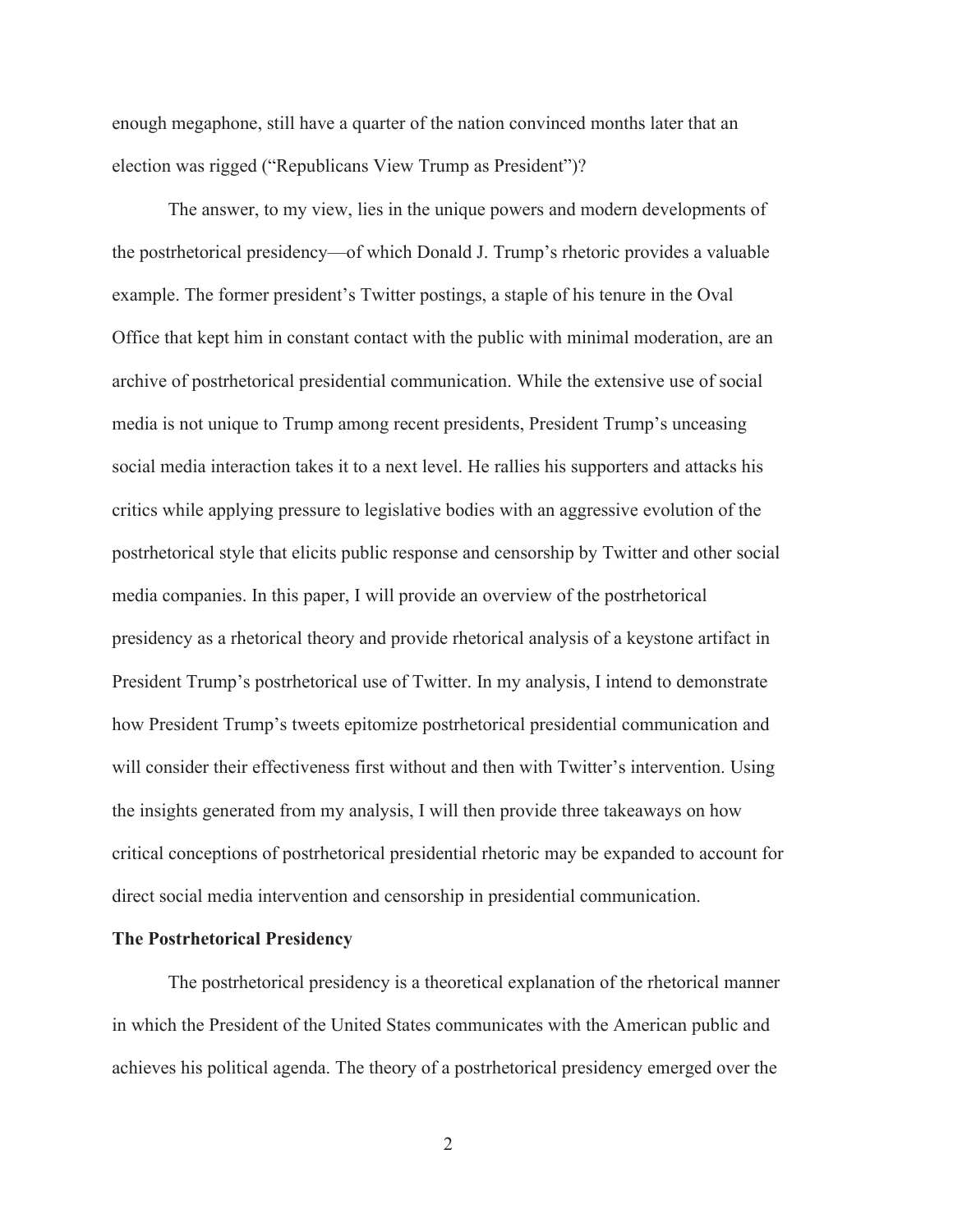past decade as an extension of the rhetorical presidency first described by James Caesar, Glen Thurow, Jeffrey Tulis, and Joseph Bessette in 1981 and further detailed in Tulis's 1987 *The Rhetorical Presidency*. This theory describes a transition in the rhetorical style and strategy of the President of the United States from the founding of the nation to the late 20<sup>th</sup> century. Modern scholarship, most notably that of Jennifer Mercieca and Stephen Hartnett, has extended this theoretical framework into the  $21<sup>st</sup>$  century to demonstrate how presidents today are making use of the 'bully pulpit' in their political messaging. The American journey towards developing this system of presidential communication and identifying it as "postrhetorical" passes through three distinct phases of presidential rhetoric—periods that may be referred to as the foundational presidency, the rhetorical presidency, and the postrhetorical presidency. To best illustrate the nature of postrhetorical presidential communication, I will briefly discuss them each in turn.

During the 18<sup>th</sup> and 19<sup>th</sup> centuries, presidents achieved their political ends through an approach that I will call the foundational presidency. This approach to presidential communication began with the founding of the United States and is recognized by Tulis as extending until the 1901–1909 presidency of Theodore Roosevelt (Tulis 4). During this century and a quarter, presidents were rhetorically distant from the general population—delivering their addresses to legislators and other members of government to achieve their political ends without involving public citizens (5, 62). This rhetorical distance was not mere presidential habit or preference but the systemic expectation of how the presidential office performed its duties—the president was expected to maintain distance from the public to prevent the rise of populism, demagoguery, and other political ills (25, 61). Presidential communication to the public, such as during inaugural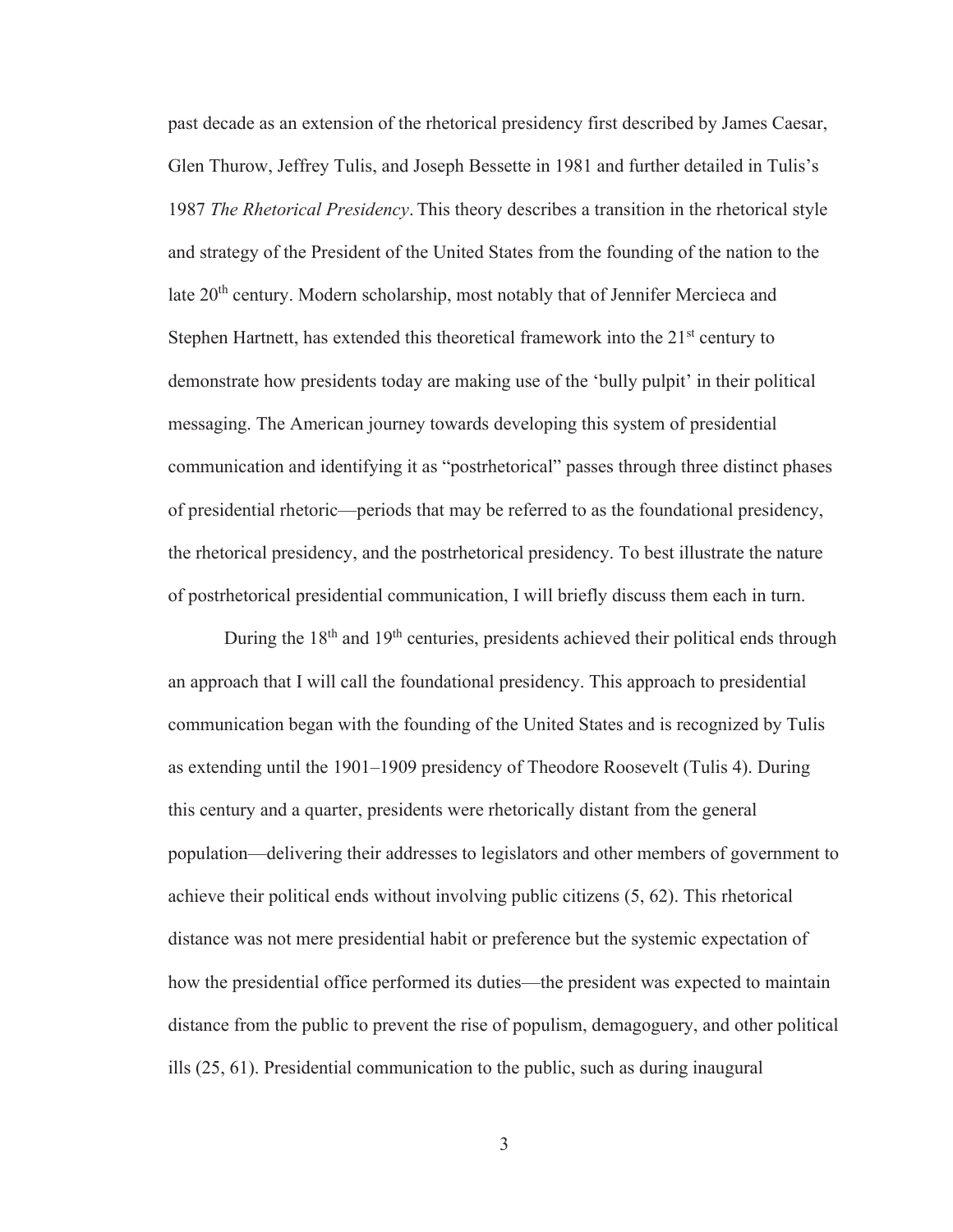addresses, declarations of war or emergency, or monument dedications, were primarily ceremonial in nature and intended to promote patriotic feeling instead of further any particular policy agenda (62). Though the practice of visiting various areas of the country has been a presidential staple since George Washington, early presidents did not perform a great many public speeches during these tours nor with the same approach as today's campaigning politicians (63–5). As a striking example of the fundamental difference between presidential rhetoric during this foundational period and that of today's postrhetorical period, only 4 out of the first 24 U.S. presidents performed a speech before the public that attacked or defended a particular legislative policy (67). This period is best identified by an expectation of rhetorical distance between president and public, and a lack of policy-based communication between these two actors.

The rhetorical presidency emerged during the early  $20<sup>th</sup>$  century as presidents began to intentionally present their policies and ideals to the American people (Tulis 4). Presidents Theodore Roosevelt, William H. Taft, and Woodrow Wilson fundamentally changed the president's rhetorical role and power by ever more consistently using the public as a means of pressuring Congress to support their policy proposals and initiatives (4). Informing the public of proposed policy, and interpreting Congressional debate on the subject, became a crucial function of the president's office (127). By demonstrating the effectiveness of presidential communication with the public, this string of presidents developed a new requirement of the successful executive: "the doctrine that a president ought to be a popular leader" (4). This shift in approach caused the position of president to develop a reciprocal relationship with the press: the president providing the news to draw in viewers, and the press providing access to a vast audience (Tulis 15–16;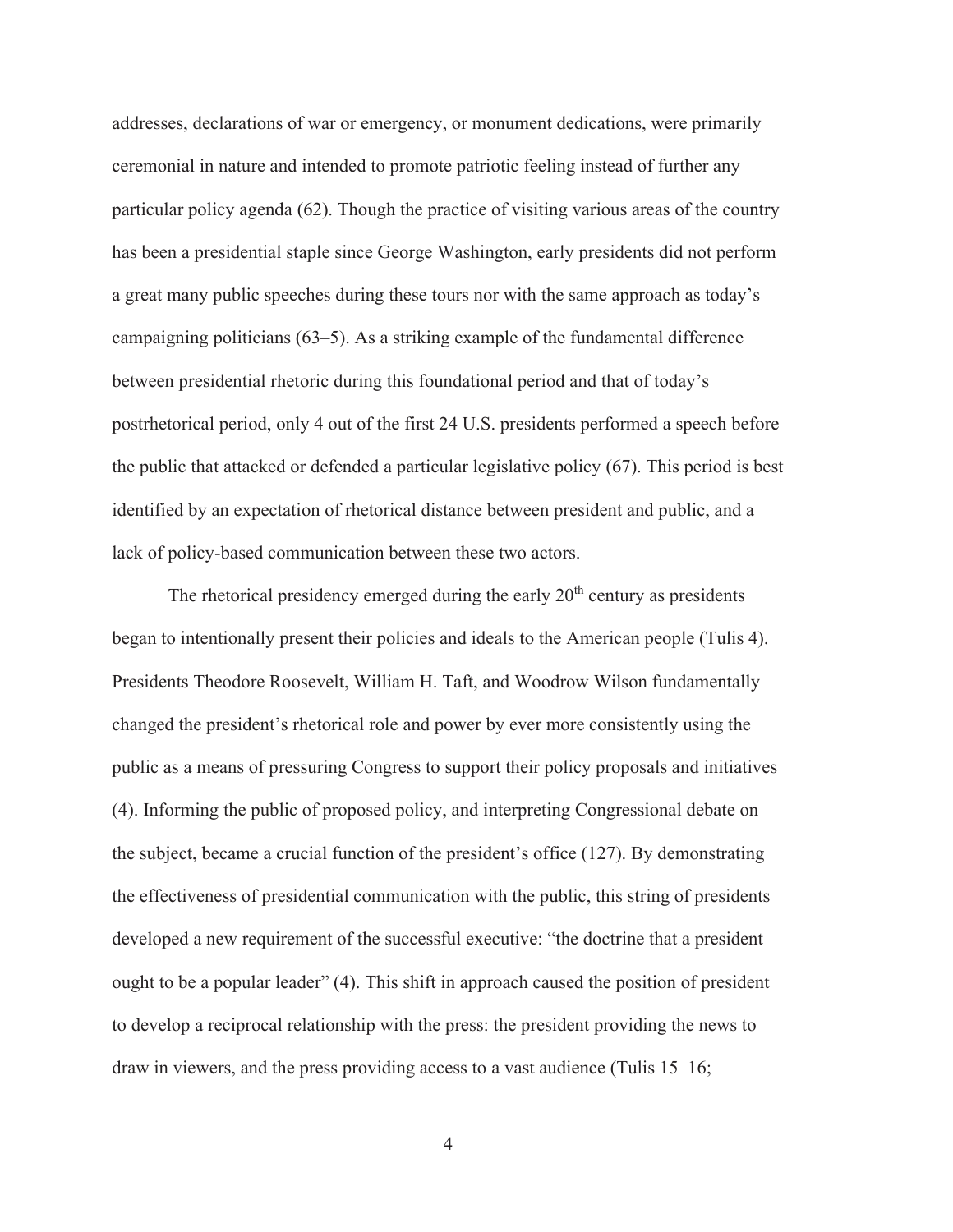Mercieca 209–10). Public accessibility to mass media, such as newspapers, radio, and television, encouraged this rhetorical shift by allowing presidential messages to easily and rapidly reach huge numbers of Americans (Tulis 186). Such a relationship between the press and the presidency allowed for  $20<sup>th</sup>$  century presidents to achieve a relationship with the American people that had never before been seen or expected of them. Towards the end of this period, a perceived intimacy between the president and the public became not only beneficial to the president's rhetorical objectives but required of him to maintain his audience's respect and support—it became a duty of the president to communicate clearly and regularly with the public (128, 132–4). It is vital to note, however, that during this period the press and the president's office itself acted as screens between the president and the American people: his messages were transmitted to the public by a courier and in such a capacity that limited his expression to particular forms and constructions, instead of a truly free communicative intimacy (132–6, 188). This period breaks the restrictive norms of the foundational period and encourages the president to communicate with the public to raise support for his policies and proposals; it blends seamlessly into the early years of the postrhetorical period.

Hartnett and Mercieca identify the postrhetorical presidency as having first emerged during the presidency of George W. Bush (600) and having become central to modern politics during the presidency of Barack Obama (207–8)—to which I would add that it has become a (if not *the*) defining characteristic of the presidency of Donald Trump. In a postrhetorical style of communication, the president "use[s] social media to go over the heads of Congress and around the news filter to speak directly to supporters" (Hartnett and Mercieca 207). Through such methods, presidents have achieved a truly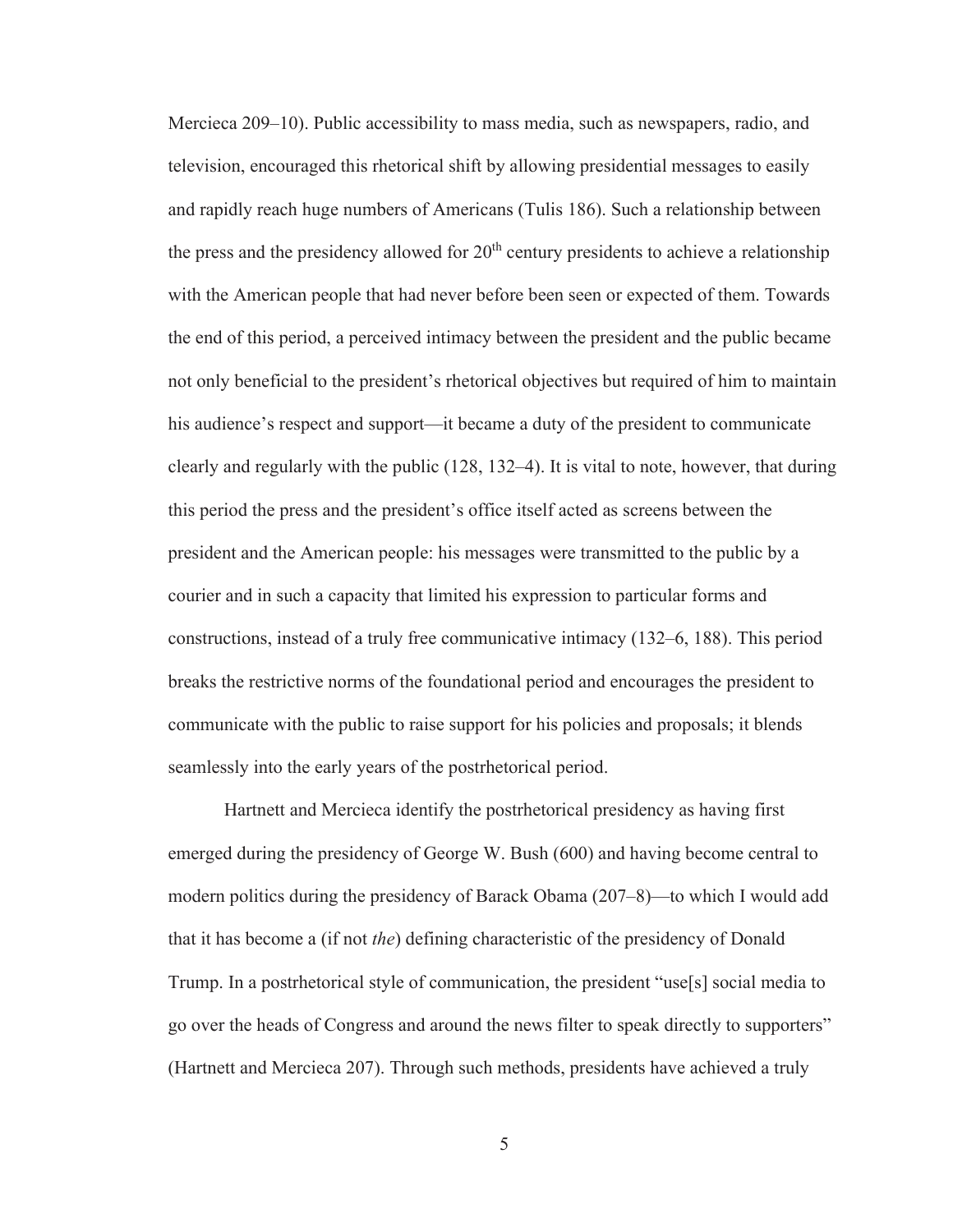constant, public intimacy in their communication with the American people. Thus the communication becomes "postrhetorical" in the sense that there is less need for—and far less emphasis given to—classical, formal expressions of presidential rhetoric. Any distinction there may have been between 'official' statements or discourse and 'unofficial' banter or commentary in previous periods has all but disappeared as presidents become as much public celebrities as they are political actors (Gronbeck 45– 6). This change in communication media also causes presidents to "see[k] to define the bounds of political discourse . . . by marshaling ubiquitous public chatter, waves of disinformation, and cascades of confusion-causing misdirection" (Hartnett and Merceica 600). In this sense, modern presidencies are "postrhetorical" because they may seek to obscure and complicate public discourse, instead of streamlining or advancing it (600).

These alterations of presidential communication are made possible and effective by the advent of the internet and the enormous popularity of social media (Hartnett and Mercieca 600–1). By personally communicating with the public through social media instead of through the press, the president is able to reach his audience instantly, with great consistency and intimacy, and without being intrinsically filtered or analyzed during the initial act of communication (Mercieca 213–4). While the press and others are still very much involved in transmitting, recording, and analyzing the rhetoric and actions of the president, the president is no longer dependent upon the press to maintain his connection with the public—in fact, what was once a cordial and symbiotic relationship between the Oval Office and mainstream media outlets has now become strained and, at times, bitter (212). By posting on social media accounts and sharing mass messages through email and text, the president can deliver his rhetoric directly and immediately to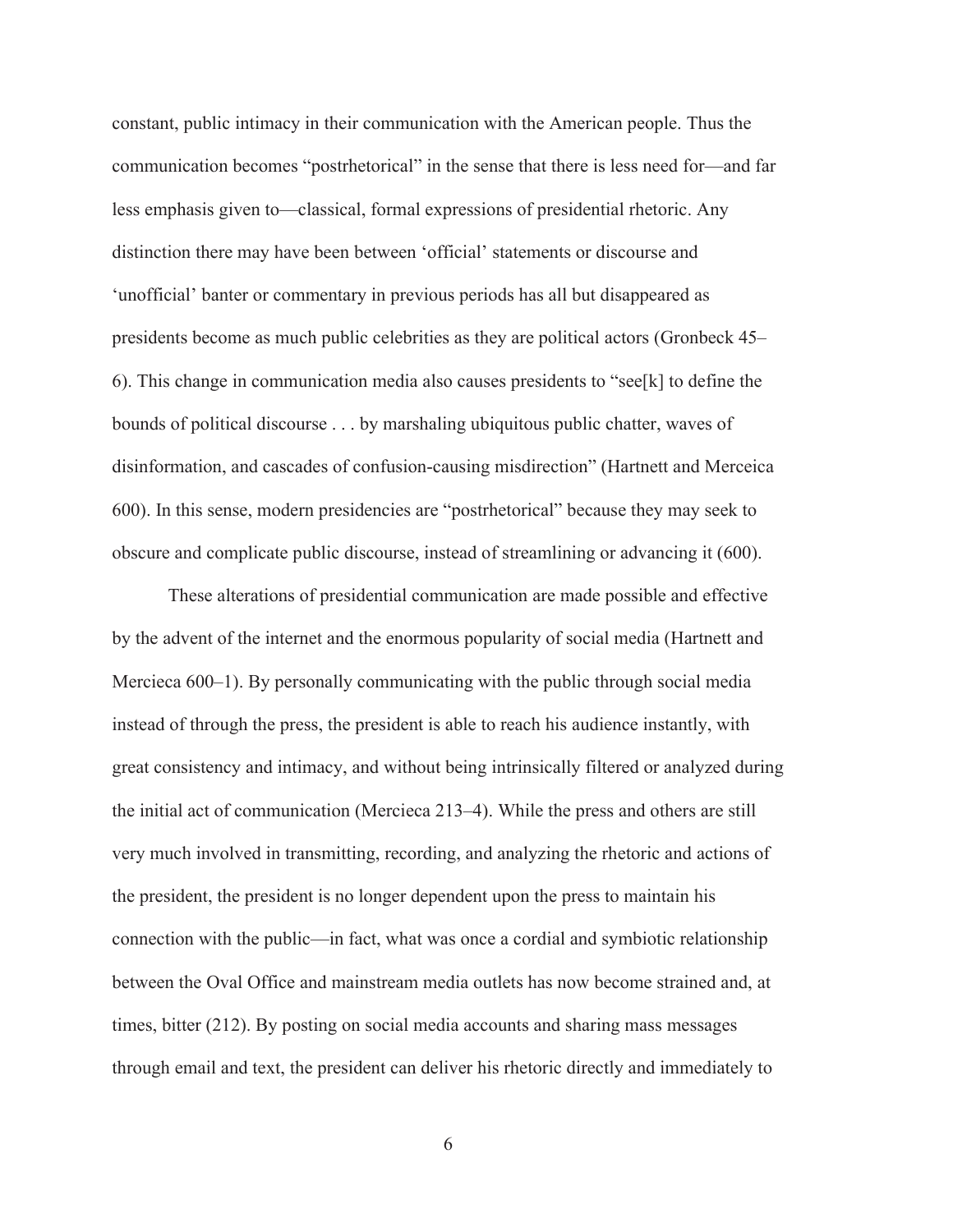an enormous audience without any dependency or filter.

The opportunities presented by a postrhetorical presidency have been implemented in various fashions by recent presidents. The 2008 Obama campaign has been lauded extensively for its adoption and use of social media, a move that allowed it to build and engage with a vast coalition of voters (Carr). After winning the presidency, Obama's White House became even more committed to reaching Americans on social media: the president created the official @POTUS Twitter account, went Live on Facebook, answered questions on YouTube, and even shared filtered photos on Snapchat (Schulman). Obama's presidency demonstrated the "independent, competitive, and unstable relationship [with] the press" that characterizes the postrhetorical presidency (Mercieca 215). As Mercieca has observed, "his enactment of the postrhetorical presidency relied upon strict message control, speaking directly to supporters, and counting on 'friends' and 'followers' to circulate his messages throughout their networks," occasionally even electing to not air notable speeches on live television in favor of social media (221). As the first social media president, Barack Obama made the playbook for his successors to follow.

 Coming into the Oval Office right after President Obama, President Trump inherited the official accounts created by his predecessor and set them to work right alongside his own personal social media. Similar to Obama, Trump's take on the postrhetorical presidency brought him into contention with traditional media—though Trump proved to be markedly more outright antagonistic than Obama. While President Obama would occasionally snub reporters, give priority to social media, and provide lengthy answers difficult to cut into headline-size chunks (Milligan), Trump never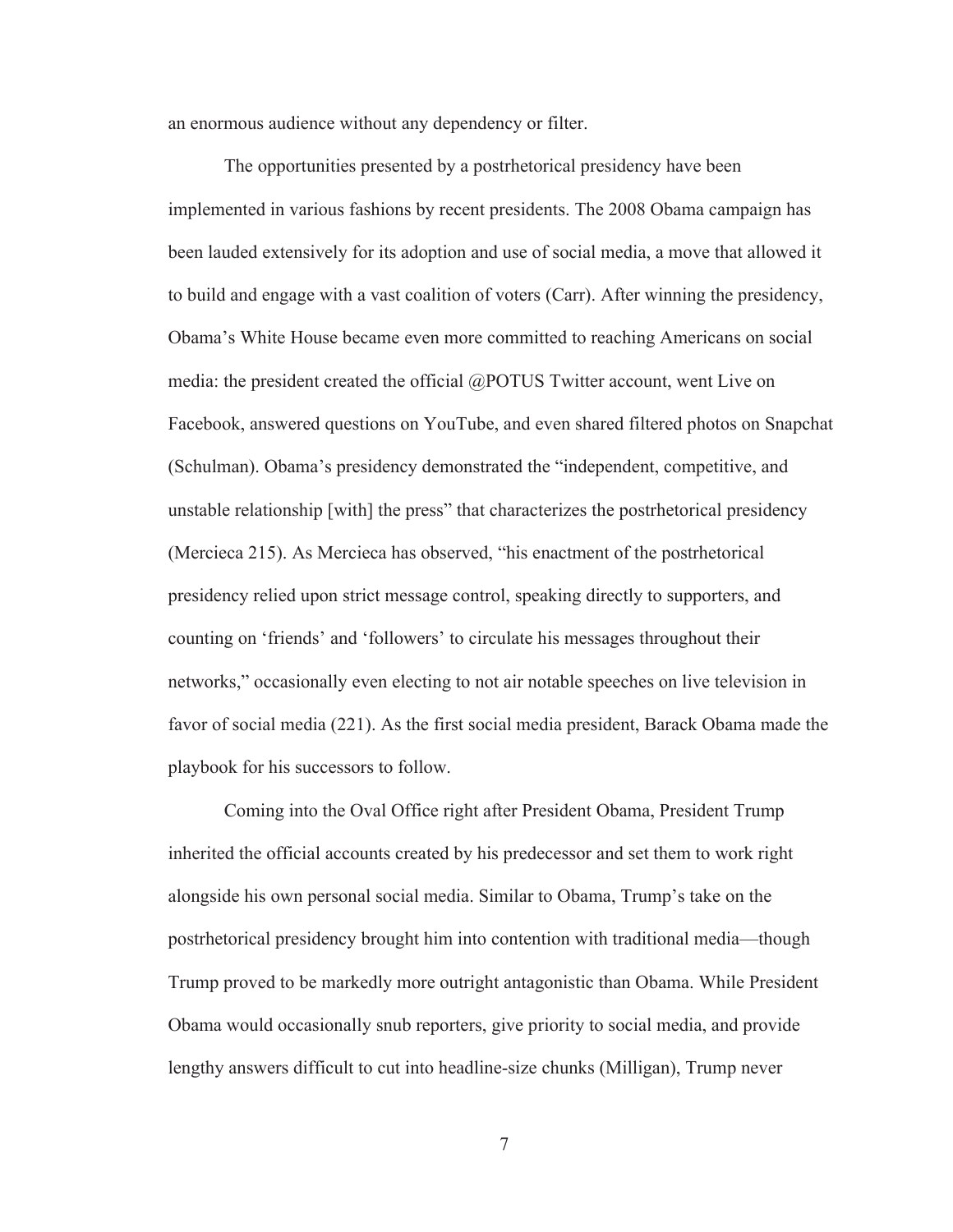attended a Correspondents' Dinner (Farhi), threatened a reporter with prison (Itkowitz), and called journalists everything from "dishonest" to "corrupt" to "human scum" and "the worst human beings you'll ever meet" ("Trump Administration and Media"). This combative relationship with the press merged with the postrhetorical ability to obfuscate truth and fantasy (Hartnett and Mercieca 600) as Trump discouraged his supporters from trusting mainstream media, constantly referring to them as "fake news media" (@realDonaldTrump, 11 Nov. 2020, 9:03 a.m.) or "lamestream media" (@realDonaldTrump, 8 Nov. 2020, 1:52 p.m.). Sowing distrust in mainstream media sources—and broadcasting his own take on news and policy to his millions of Twitter followers—constituted constant postrhetorical communication during Trump's tenure in

the Oval Office.

#### **Introduction to Analysis**

President Trump's Twitter communications, inseparable from national headlines and political discussion for the past several years, have demonstrated the powers and constraints of the postrhetorical presidency. He has used social media to pressure Congress (Mercieca 213–4), bypass mainstream media filters and create audience intimacy (217), and obfuscate reality (Hartnett and Mercieca 600). For the purposes of my discussion, since the collected tweetings of President Trump would be too large a subject to discuss in the scope of this paper, I have selected a single text that exemplifies the postrhetorical nature of the wider collection: a two-post thread on election fraud preceding the 2020 presidential election (@realDonaldTrump. 26 May 2020, 8:17 a.m.). This artifact is remarkable for being the first instance in which a directly-intervening misinformation label was applied to presidential communication on social media (Fung).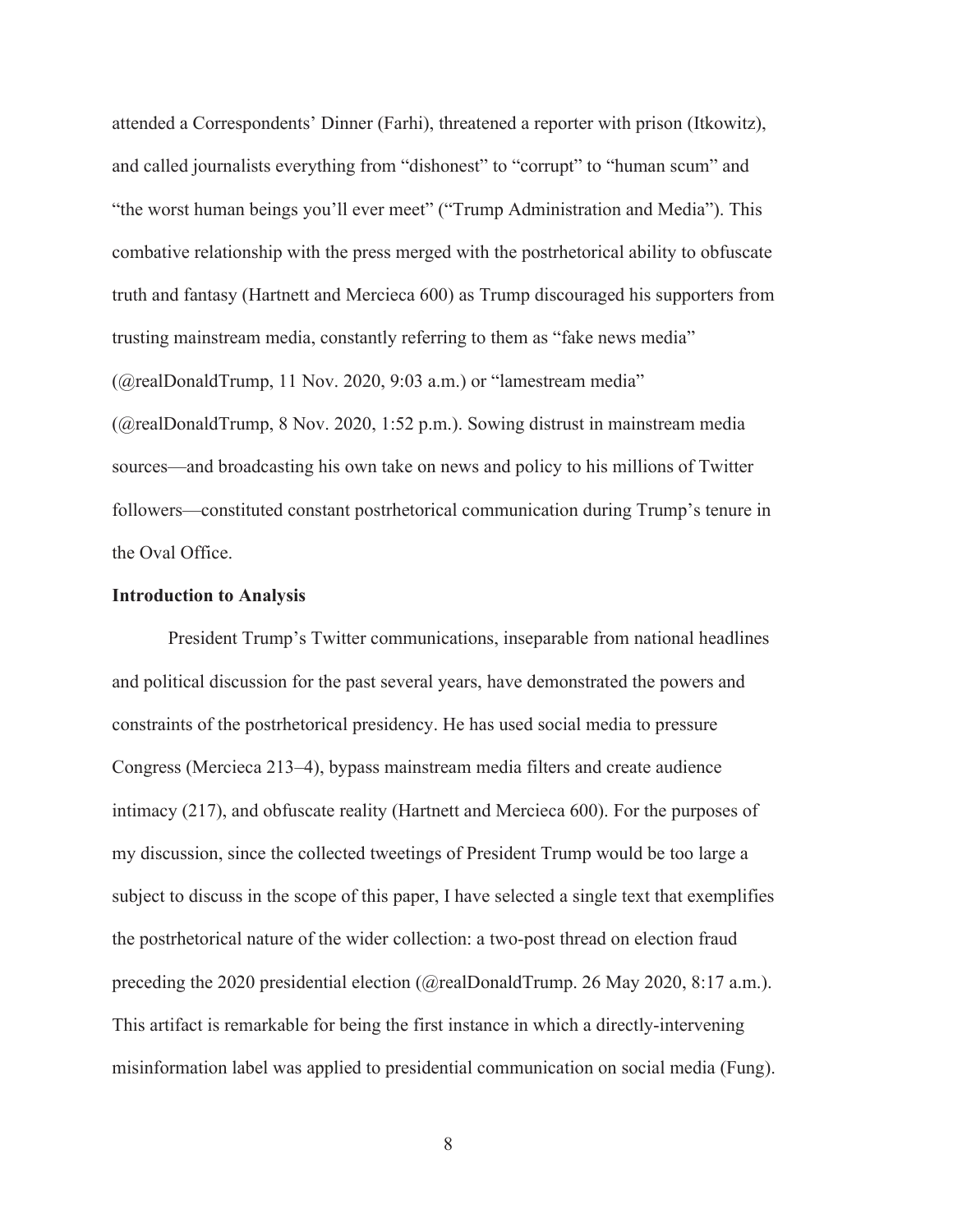Such a direct intervention on the part of a social media outlet into presidential communication represents a turning point in postrhetorical presidential communication. While the constraints of traditional electronic medias such as radio and television have been extensively analyzed in the theoretical context of the rhetorical presidency (Tulis 186–8; Gronbeck 41–5), it has so far been the scholarly consensus that social media permits presidential rhetoric to significantly bypass media filters in appealing to the public (Hartnett and Mercieca 603; Mercieca 207; Smith 133–4). The artifact that I have selected, with its accompanying site-imposed label, provides the first example of how social media sites can filter presidential rhetoric and allows for a unique opportunity to explore the rhetorical presidency's interaction with such intervention. A rhetorical analysis of this text in the theoretical light of the postrhetorical presidency has the potential to teach volumes concerning the future of postrhetorical presidential communication on social media in this newly-altered landscape.

I will perform my rhetorical analysis of the selected artifact over two rounds and in the mode defined by David Zarefsky for the field of presidential rhetoric. This method of analysis aims to provide insight into a rhetorical artifact's function and meaning through consideration of how a speaker's choices achieve their goals in the context of a specific situation (Zarefsky 608–9). During the first portion of my analysis—that ignoring the applied misinformation label—I will primarily focus on the relationship between rhetor and artifact to identify key rhetorical moves embodied in the text and presumably selected with intention by the speaker (609). My hope is that this first round of analysis will provide insight into the function of the text on its presumed audiences as intended by the speaker, President Trump—in direct correspondence to Zarefsky's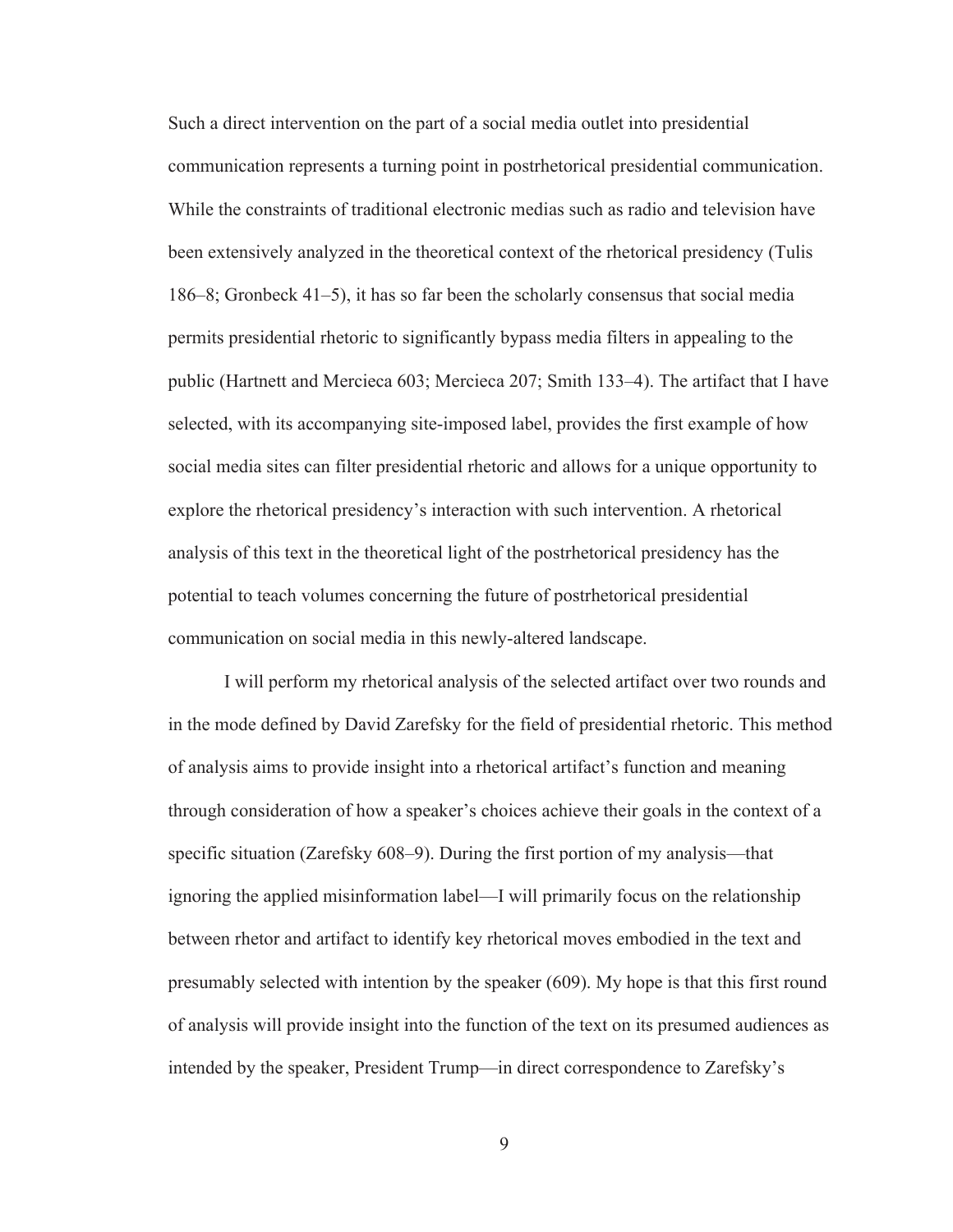second "dimension" of rhetorical analysis (609). I hope, through this first analysis, to describe a 'base function' of this text that may be contrasted with the results of my second analysis to isolate the impact of Twitter's misinformation label.

My second round of analysis will take into consideration Twitter's misinformation label. When I considered how to analyze this aspect of the text, I found myself required to shape my approach in one of two ways: I could consider the Twitter label as a separate rhetorical object crafted in response to Trump's posts, or I could consider the label as a member of the artifact and inextricable from Trump's posts. Since I wish to focus primarily on presidential rhetoric and the effects upon such by the intervention of media between the speaker and his audience, I have elected to analyze the posts and their label together as a single text and without a consideration of Twitter as an independent, responding rhetor. I believe that such an approach will allow for the most appropriate consideration of the artifact as it functions and allow me to analyze how it may have been read after the label was applied, at which time audiences would have encountered the post and label conjointly and as a single object. During this round of analysis, my approach will most closely correspond to Zarefsky's third dimension of rhetorical analysis—I will be considering the artifact's entire meaning and effect as embodied within itself, present to be considered as an artifact independent of its direct relationship with its creators (Zarefsky 609). Consequently, my language will shift from focusing on the authors' intentions or choices to that of audience reaction (though I have no original data to describe such empirically, as Zarefsky indicates would be most appropriate in a true analysis of audience reception) (609). I hope, through this shift in language, to accommodate the conflicting motivations of the multiple rhetors that led to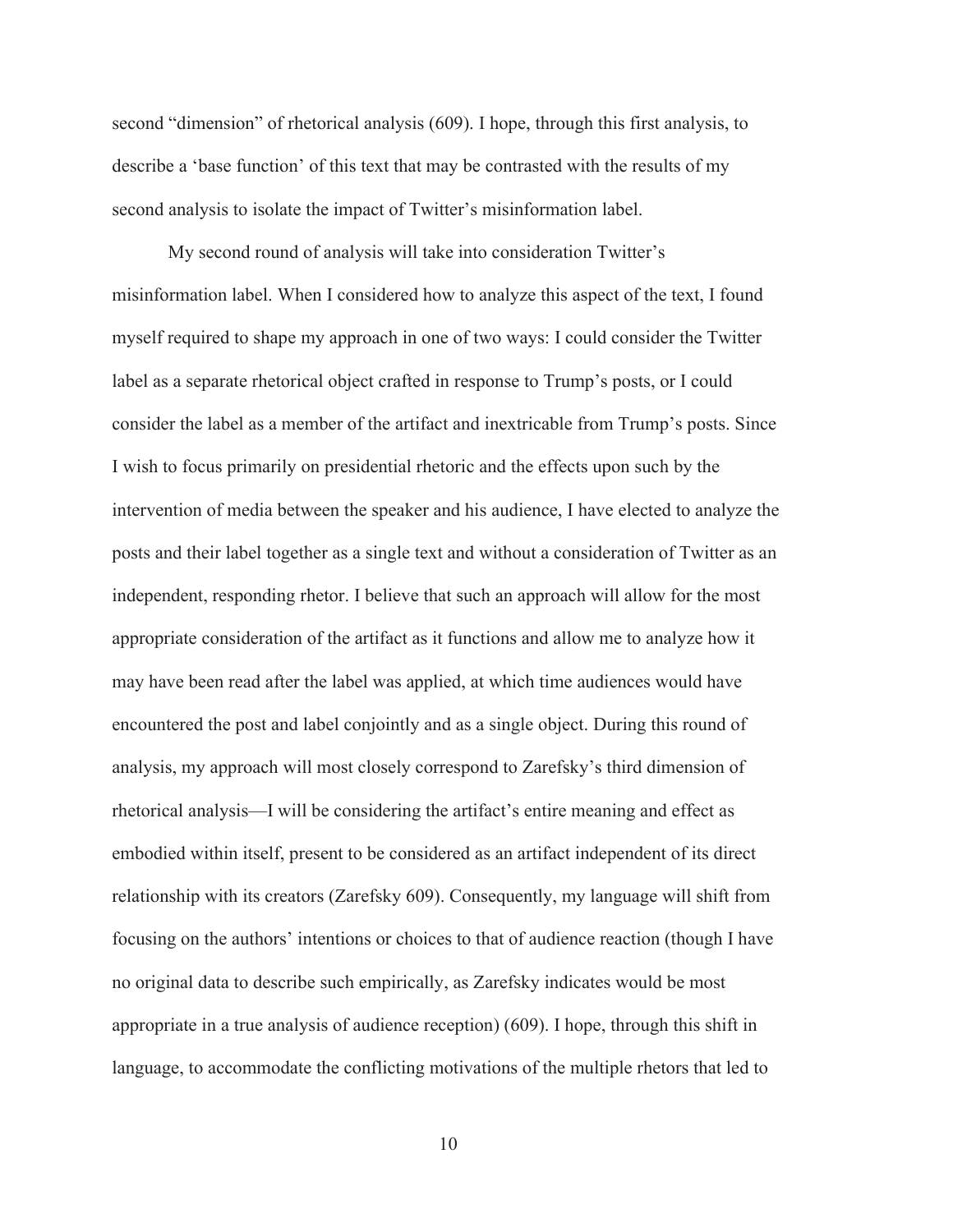this hybrid object, which may be confusing to approach through the speaker-centric language I will make use of during my first analysis. My primary objective in this dual rhetorical analysis is to reveal how the intentions of a presidential rhetor were hindered and opposed by the imposition of social media intervention and the consequential alteration of this artifact of the postrhetorical presidency.

#### **The Rhetorical Situation**

I will begin my discussion of the selected artifact with the rhetorical situation in which Trump composed and published my selected artifact—the speaker, goals, audiences, exigencies, and constraints.

**Speaker:** To any person recently engaged in the realms of social media, politics, or presidential rhetoric, the political persona of Donald J. Trump will not be unknown. The 45<sup>th</sup> President of the United States, Trump makes for a divisive political figure whose rhetorical styles range from hours-long rally speeches to bursts of all-caps posts consisting of only a few lines. Any tweets that I have selected to reference are presented as direct communications by Donald Trump himself via his @realDonaldTrump account. This account, separate from the official government @WhiteHouse and @POTUS accounts, is the personal account of Donald Trump and often gives the impression of being less moderated by aides and advisors than the official office accounts, being more prone to spark public pushback and to engage in heated exchanges with other users. Though it is not necessarily the case that President Trump typed out each message with his own thumbs—having an official White House Director of Social Media, Dan Scavino, who was known to write and take dictated messages for the  $@$ realDonaldTrump account—this should be considered as no different from any other politician making use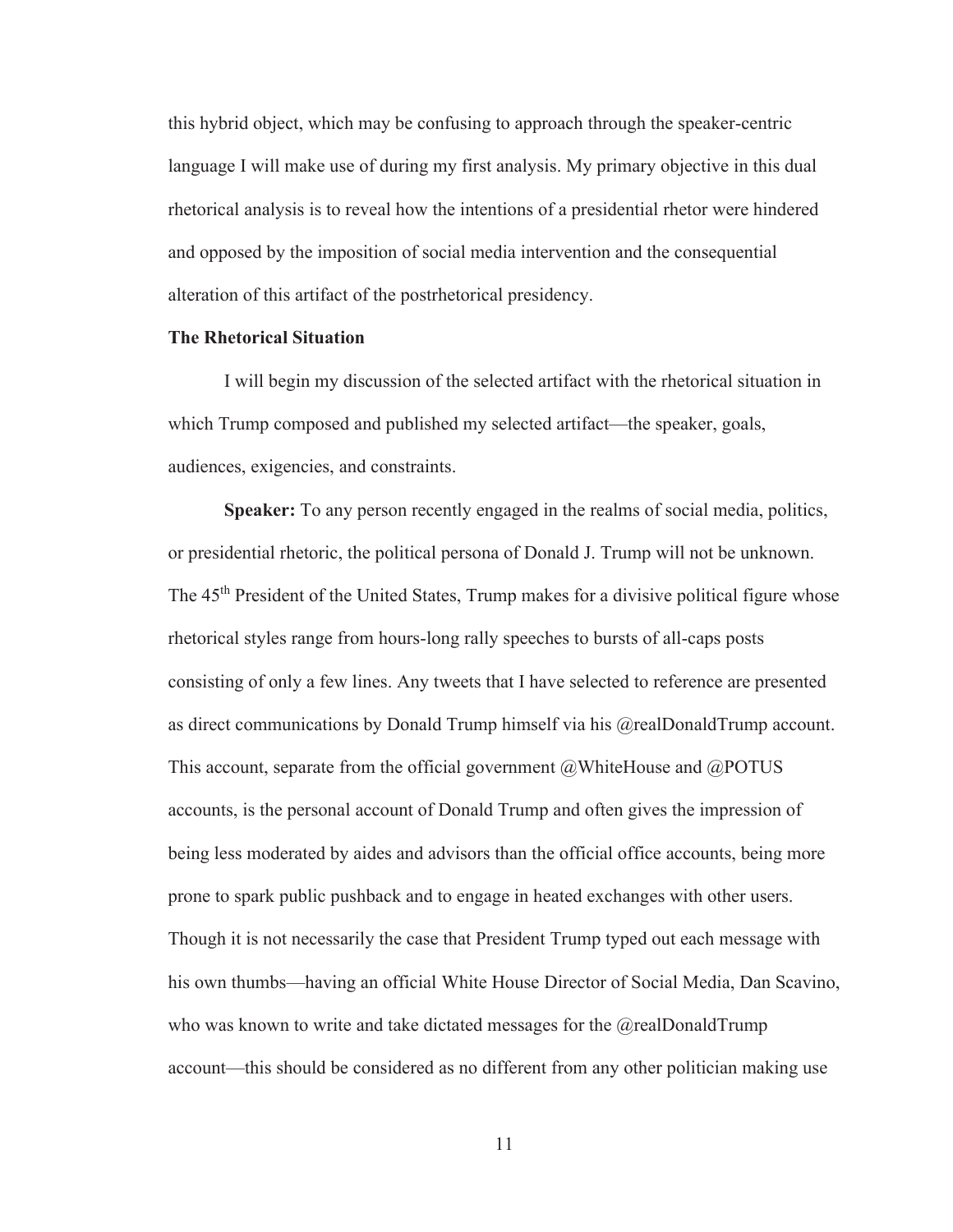of speech writers in the creation of their remarks (Chute). There has been no recorded instance in which Scavino was claimed to have posted something to the account against the president's wishes nor anything that has been denounced or contradicted by the president after posting as the work of another, so it may be assumed that all posts to this account were actively or tacitly authorized by the account owner. Though the Twitter account and the man are not one and the same, for the purposes of my analysis, I will be considering Donald Trump's Twitter presence as an extension of his own rhetorical self.

**Goals:** Like most users of social media, Trump posts to Twitter with the hopes of attracting attention and support to his ideas and personal image—in the case of his posts claiming fraud in the 2020 presidential election (such as my selected artifact), Trump's goal is to convince his supporters and the public that the election was fraudulent and unreliable. The text I will consider, posted on May  $26<sup>th</sup>$ , targets mail-in voting as such a potential source of fraud. The intent of these posts would seem to be questioning and casting doubt upon the methods and processes of the election in sufficient strength to impact the public's perception of such voting systems and the legitimacy of the election overall. The end goal of such an attempt, as with nearly any political messaging in the months prior to an election, is to gather electoral support and degrade enemies to increase chances of election victory.

**Audiences:** The audiences that President Trump addresses from his Twitter account can be roughly divided into three groups: his supporters on Twitter, all other users on Twitter, and all other secondary audiences encountering his tweets through other sources. First, and often explicitly addressed by Trump, are his supporters. The vast majority of Trump's tweets surrounding the election seem intended to convince his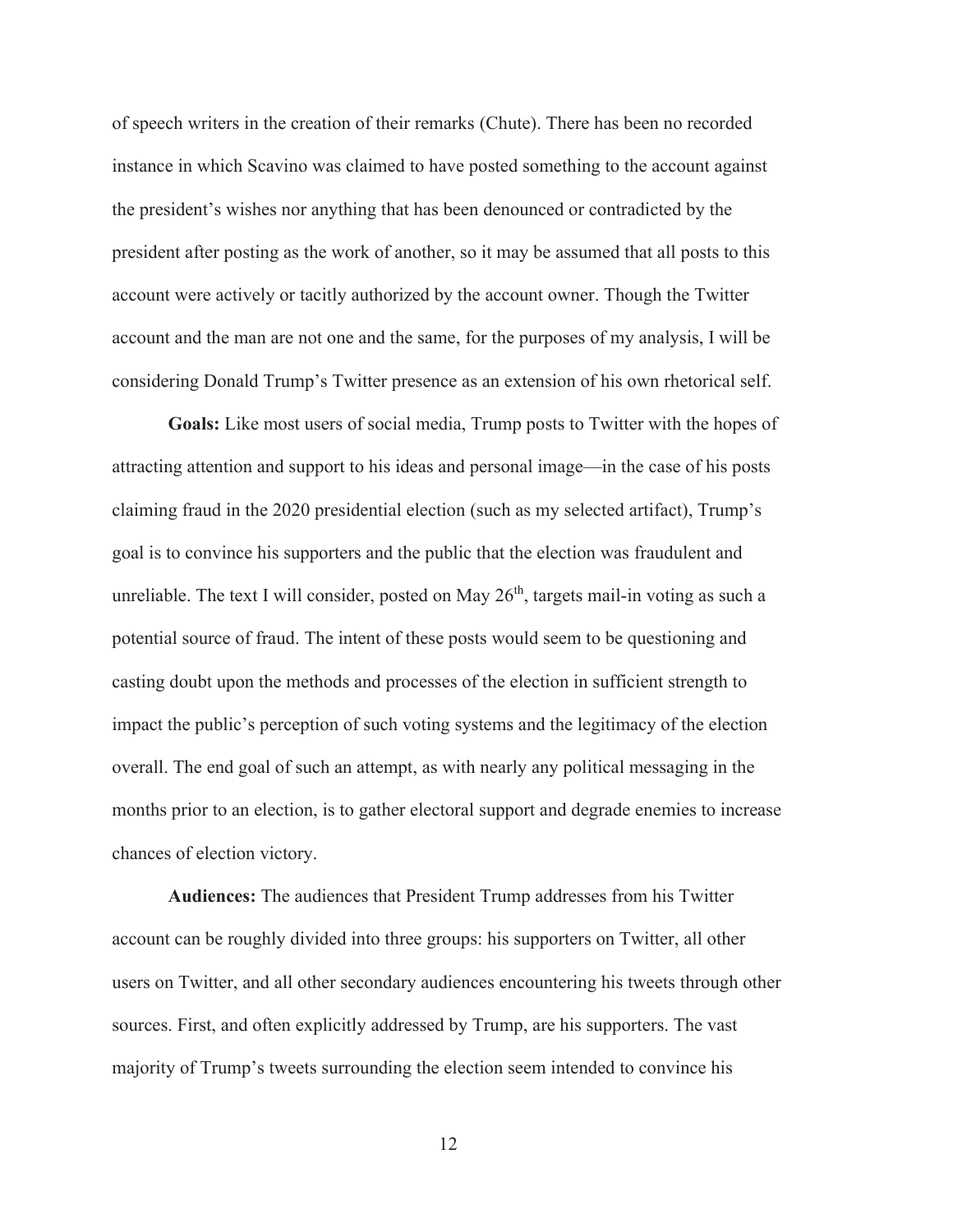supporters that there has been fraud, that there is proof of such fraud, and that he (Trump) will still prevail despite this fraud. These posts can come with reassurances—"WE WILL WIN! America First!" (@realDonaldTrump. 5 Nov. 2020, 11:22 a.m.)—and with calls to action—"WATCH FOR MASSIVE BALLOT COUNTING ABUSE"

(@realDonaldTrump. 10 Nov. 2020, 10:33 a.m.)—but most importantly serve to reiterate claims that fraud has occurred. Second, Trump posts to a general Twitter audience; these posts do not as explicitly target themselves at his supporters but are certainly wellreceived by them, putting forward more general claims setting forward the President's interpretation of events. Such posts as "71,000,000 Legal Votes. The most EVER for a sitting President!" (@realDonaldTrump. 7 Nov. 2020, 4:54 a.m.) do not seek identification with sympathetic supporters or directions for the same but are presented as statements of fact intended to posit the occurrence of fraud without assuming a supportive predisposition. The effective scope of a general, non-supporter Twitter audience likely to accept the president's messaging is mostly composed of moderates and conservatives. Given the politically-divisive figure that he tends to cut and the current trend towards polarization and partisanship in American politics, it is unlikely that Trump would be concerned about targeting any messaging besides attacks at the American Left, as it is nearly inconceivable that he could bring any to his side.

Third, we must briefly consider the perhaps-unintended audience of those who do not see these posts on Twitter but through other media, like news outlets or alternative social media. This audience is interesting, though challenging, to consider from my declared perspective of postrhetorical presidential communication, as the source in which an audience member encounters the text may or may not provide immediate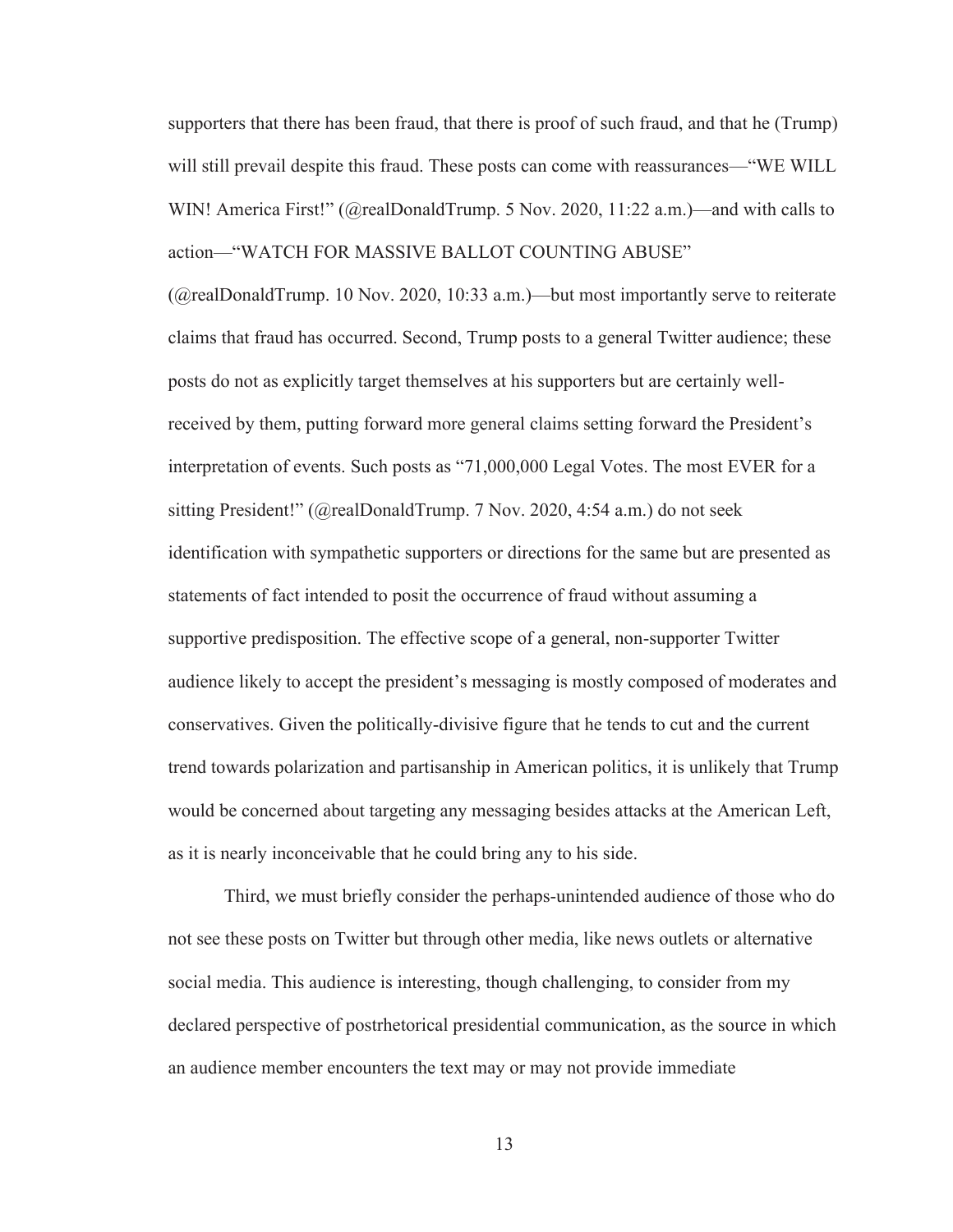interpretation or ideological framing that would counteract the postrhetorical nature of the communication and thereby alter the appropriate reading. Screenshots of tweets shared to other social media may come with varied amounts of intervening interpretation, ranging from an Instagram caption to a lengthy Facebook post, and news programs that covered these tweets during the period of the election provided extensive commentary, often either explicitly supporting or discounting the President's claims. For its incompatibility with a postrhetorical analysis and its extremely varied nature, I will be excluding consideration of this audience from my analysis of President Trump's tweets and focusing on audiences that encounter the posts on Twitter.

**Exigencies:** Donald Trump began to post concerning election fraud months before the 2020 general election occurred to respond to the exigency of his projected election loss. Even months before the election, Trump was trailing Biden in the polls and was not projected to have a strong probability of victory ("National Overview"). Though the election proved to be closer than predicted by many such polls, the rhetorical situation leading up to November was one in which a Trump victory was considered unlikely, requiring rhetorical action on the part of the president. Due to the high number of mail-in and early-voting ballots cast during the COVID-19 pandemic, and the strong correlation between these adaptive voting methods and their predominant support for the Democratic opposition, Trump's rhetorical move seems to seek the creation of mistrust in the systems most likely to inhibit his victory. The slew of messaging and posts claiming fraud that occurred after the election results were announced, a natural outgrowth of the artifact considered today, was a response to the exigency of his electoral loss that built upon his previous claims (Sandler).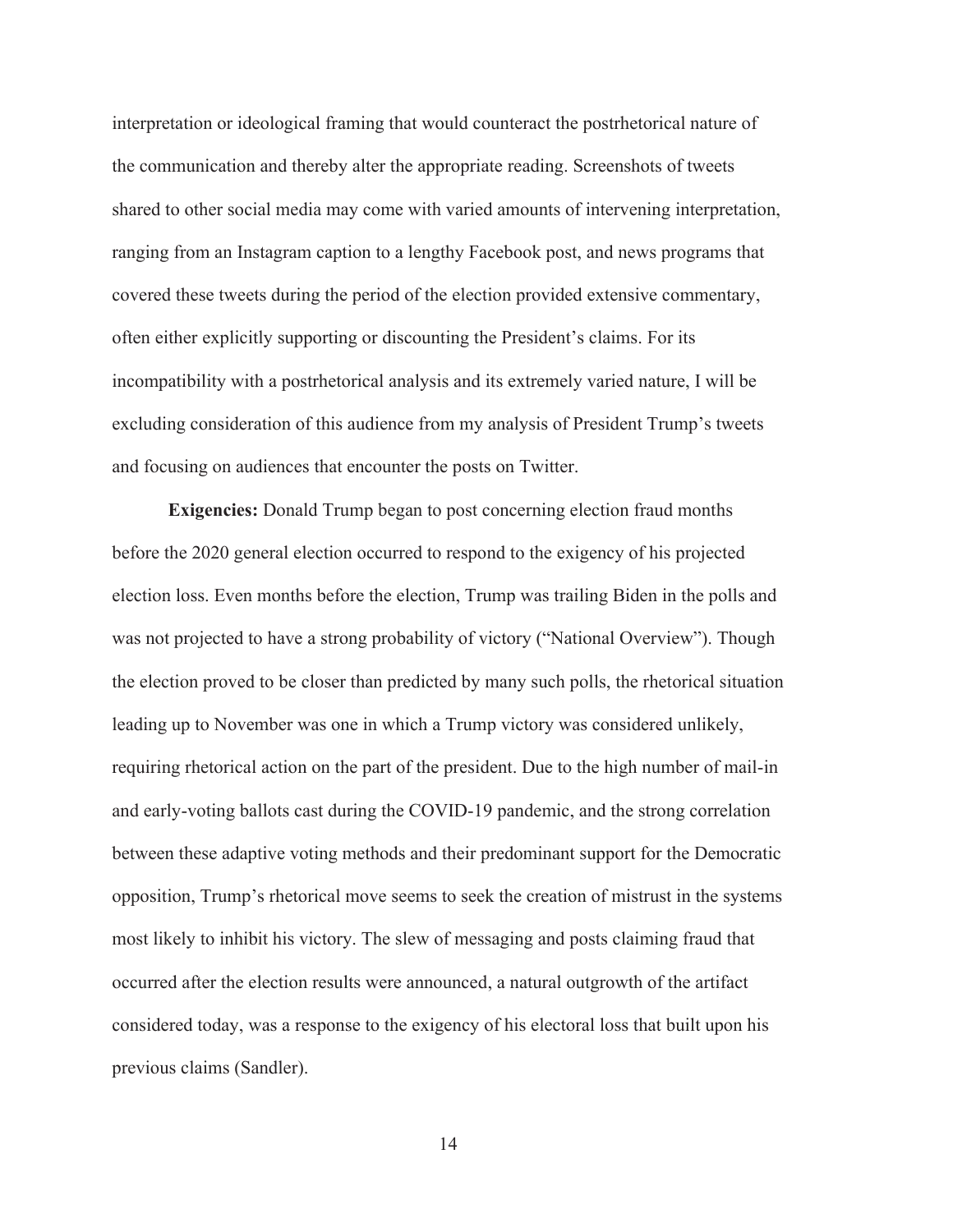**Constraints:** In creating his Twitter postings claiming fraud in the 2020 general election, the most notable constraints Donald Trump faced were those determined by the social media site itself. Simply by posting on Twitter, Trump faces a constraint of message length: 280 characters. Though he does occasionally string together a series of tweets to form a longer message (as in the text I have chosen), each post by itself is character-capped and therefore posted as a separate object. While this is a universal constraint experienced by all users of the platform, President Trump discovered another constraint that is not as commonly seen: Twitter's policies on misinformation labeled and blocked the visibility of many of his posts that they deemed to violate their policies against the spread of political misinformation. This already-present but newlyencountered constraint greatly impacted the effectiveness of Trump's claims and messaging on this platform by restricting the latitude of claims he could make without being tagged as potentially misinformative, an action that certainly impacts the audience reception of his message ("Civic Integrity Policy"). It is this constraint, the application of misinformation labels and censorship on presidential rhetoric, that I intend to make the focus of my commentary.

#### **A Presidential Misinformation Label**

The first time a tweet of President Trump was labeled as potentially misinformative demonstrates key aspects of social media censorship's impact on postrhetorical presidential communication. The post in question, actually two tweets sent out in rapid succession on May 26, 2020, reads as follows:

There is NO WAY (ZERO!) that Mail-In Ballots will be anything less than substantially fraudulent. Mail boxes will be robbed, ballots will be forged  $&$  even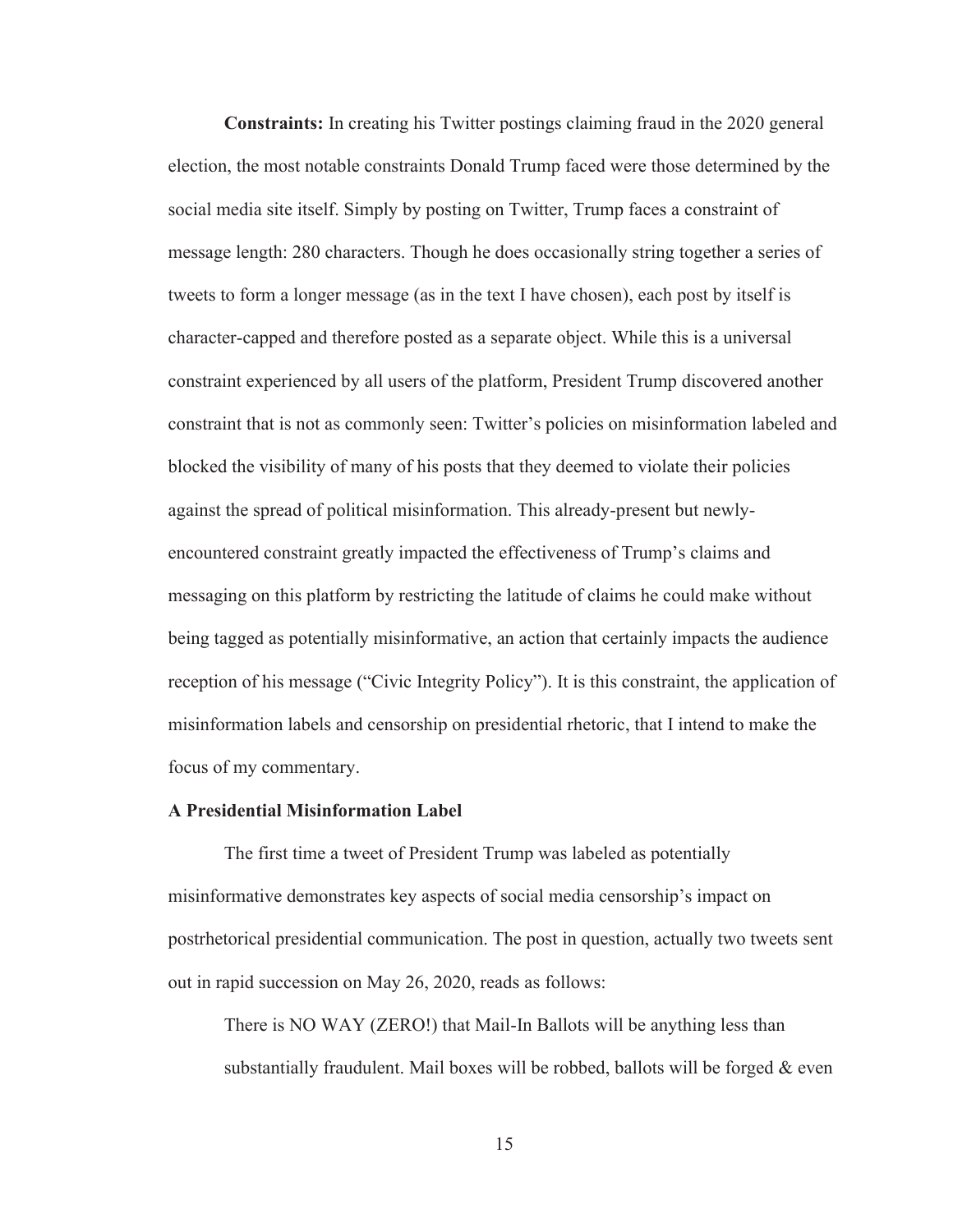illegally printed out & fraudulently signed. The Governor of California is sending Ballots to millions of people, anyone…..

….living in the state, no matter who they are or how they got there, will get one. That will be followed up with professionals telling all of these people, many of whom have never even thought of voting before, how, and for whom, to vote. This will be a Rigged Election. No way! (@realDonaldTrump. 26 May 2020, 8:17 a.m.)

Both of these tweets were labeled by Twitter with a bright subscript inviting readers encountering them to "Get the facts about mail-in ballots" (Fung) The label linked to a Twitter page declaring the claims as "unsubstantiated" and indicating that "mail-in ballots are very rarely linked to voter fraud" ("Trump Makes Unsubstantiated Claim") While the tweets by themselves would perhaps provide grounds for a discussion of postrhetorical communication in Trump's signature style, the label by Twitter is the novelty that makes this post worthy of unique contemplation. To best demonstrate how the post's rhetorical effectiveness is altered and determined by the application of a misinformation label, I will first analyze the post itself and then describe how the application of a label affects this rhetorical communication in context of the postrhetorical presidency.

#### **The Post Itself**

As mentioned, the post I will be analyzing is an exemplar of President Trump's Twitter rhetoric made especially significant by the novel application of a misinformation label. In considering the strengths and weaknesses of the post, I will first ignore the presence of the attached label so as to highlight aspects inherent to Trump's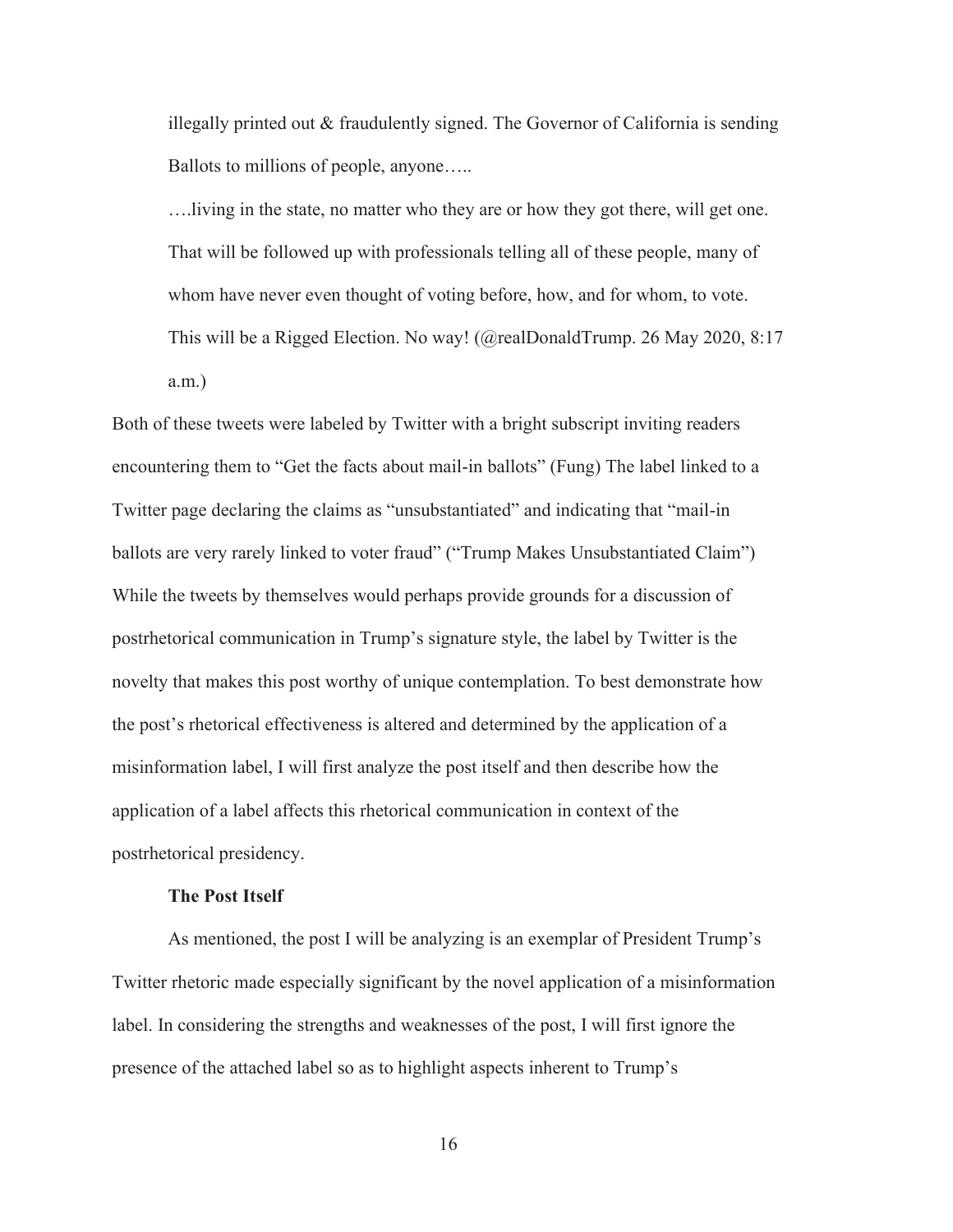

*Figure 1: President Trump's Twitter Post with the Accompanying Misinformation Label. Image credit:"Twitter adds a warning label fact-checking Trump's false voting claims." TechCrunch, 26 May 2020, www.techcrunch.com/2020/05/26/twitter-trump-labels-fact-checking-tweet/.*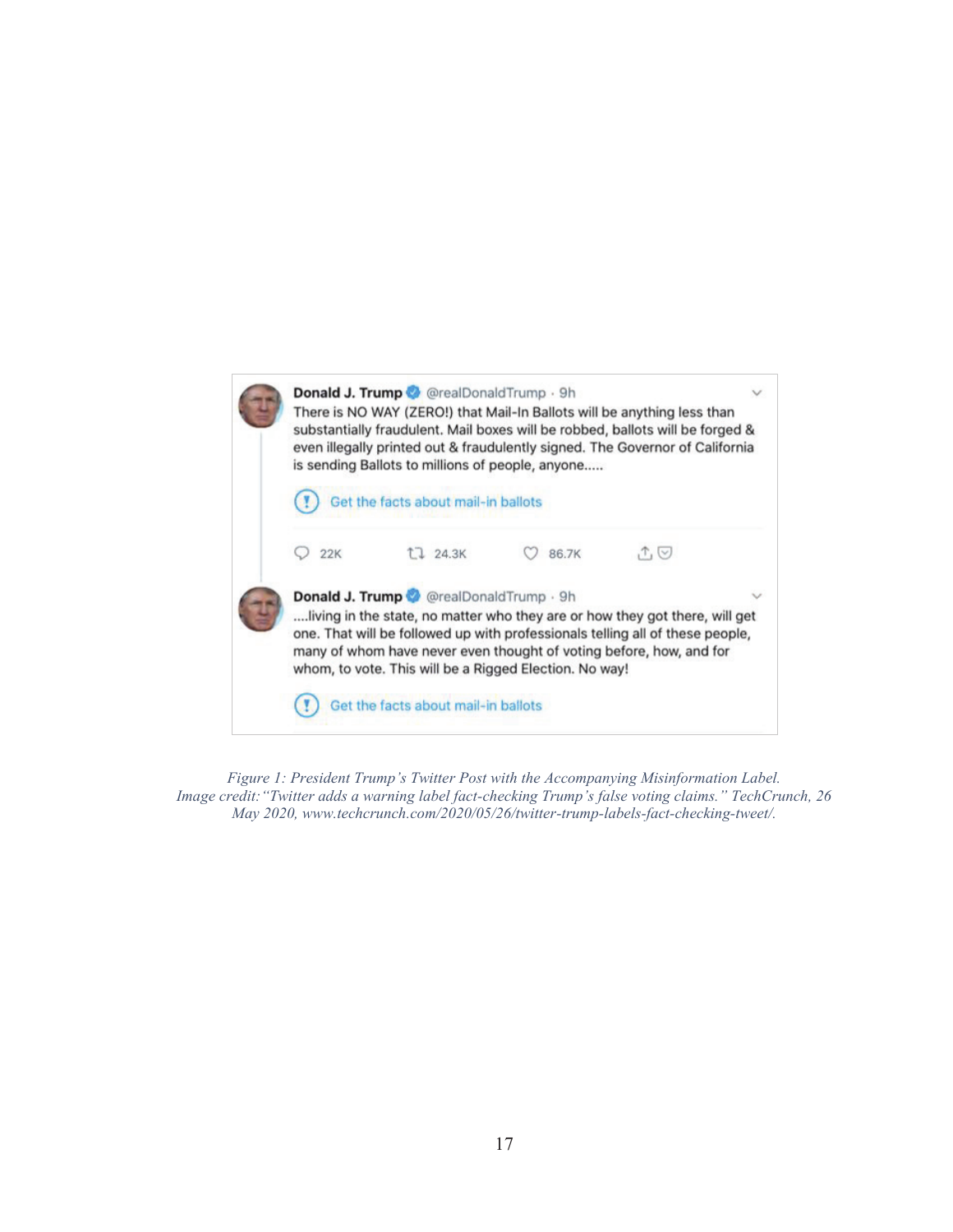postrhetorical presidential style. I will discuss the moves he makes to communicate strength and certainty, establish a wide audience, and engage his political base. I will then move on to complicate these subjects with recognition of the applied label.

The certainty and strength projected in this post is a signature of Donald Trump's messaging. Though many politicians find their success while projecting confidence, virility, and conviction, Trump is a figure who seems especially concerned with communicating strength in all his dealings. This post is no exception. Opening with a brazen absolute in all-caps—"There is NO WAY"—and then doubling down with a synonymous parenthetical, similarly capitalized—"(ZERO!)"—indicates complete certainty in the claims to come. Likewise, using the certainty of the modal verb *will* in place of *may* offers no question as to whether or not these drastic consequences will arise; we the audiences are repeatedly told that they *will* in all but the last two-word sentence, providing extensive repetition of the certainty of the unavoidable and undesirable future events. While, as observed, the opening of this thread makes use of all-caps, this use is minor when compared to similar posts written exclusively in all-caps. To audiences who have seen other Trump posts, these claims may benefit from appearing not only strong and certain, but also restrained in their certainty and more palatable for audiences uninterested in great bravado. The organization of the post suggests a more studied take on the subject as well—the post opens with a claim, provides its predictions, and closes with a reiteration of its thesis: "This will be a Rigged Election." While lacking the presentation of evidence for its claims, the trace elements of traditional composition in this duo of posts imparts a feeling of rhetorical authority that allows audiences to feel more certain the speaker is arguing from a rational, informed standpoint. The final major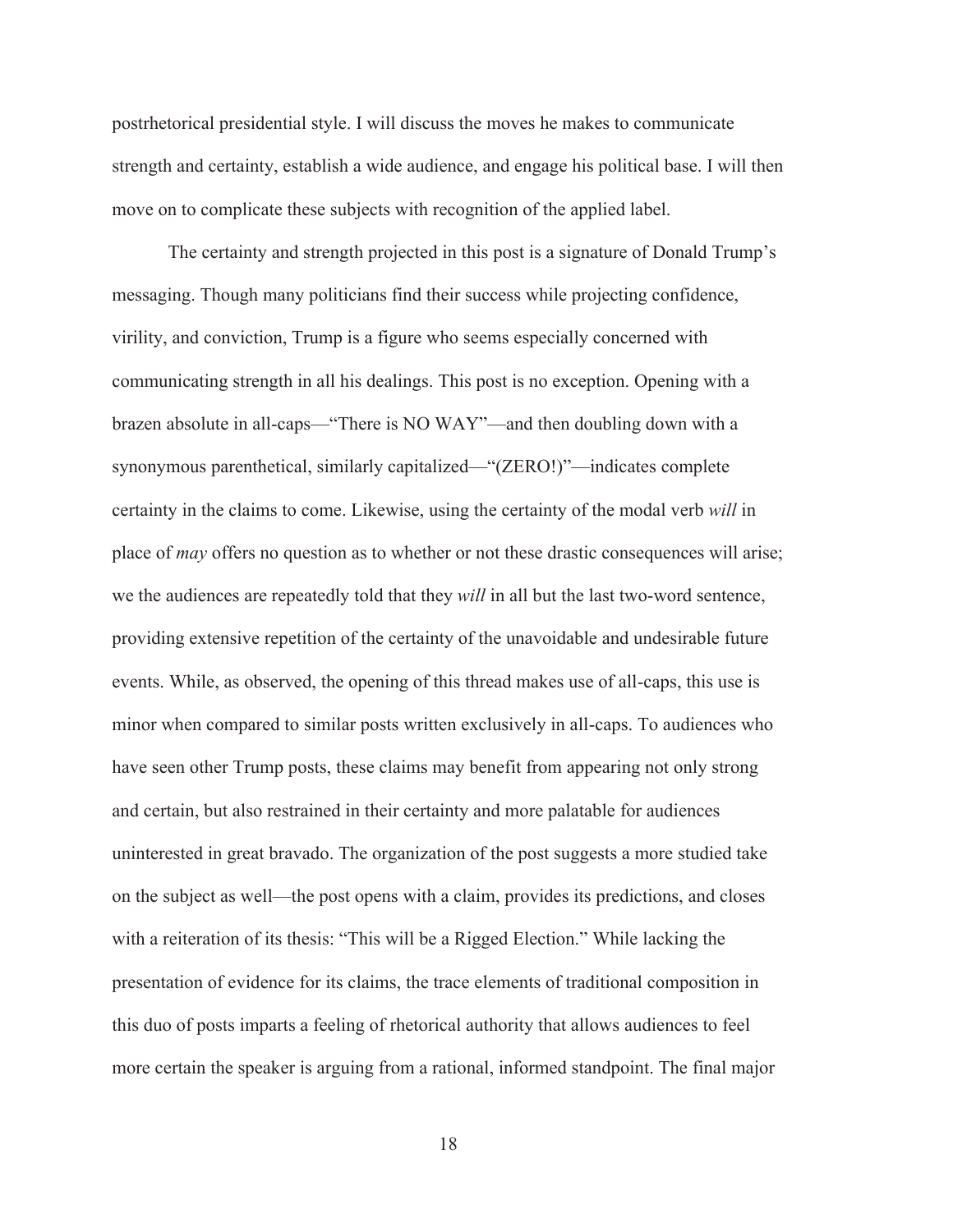sentence, leaving the audience with a thesis statement, imparts the message of the posts as a certainty predicted by the man in the country's highest political office.

 In order to have his message of certainty reach a large audience, Trump leaves the post accessible to as large an audience as possible. As mentioned earlier, a post seeking a 'wide audience' for Trump is unlikely to be overly concerned with catering to his staunch political opponents, such as consistently-Democratic voters; a message intending to reach non-supporters would be successful so long as it allowed identification with political moderates and conservatives not yet committed to his cause. One way that Trump seeks out this audience is through his treatment of the California mail-in voting system. By referring to "The Governor of California," Trump removes a potential knowledge barrier for some of his intended audience by not referring to the governor by name—while a mention of Gavin Newsom, not a particularly household name at this time, may have excluded certain audience members through the inclusion of an unrecognized variable, the descriptor of office (though heavier in precious characters) allows all viewers to understand the context. Also relevant is the state chosen for this attack: California is one of the most securely blue states in the nation. While the mail-in voting laws described in the post are not unique to this state (8 other states and D.C. automatically mailed out ballots to voters) (Love et al.), Trump did not have much chance to win California overall—by selecting California as the target for his attack, he kept his audience wide in conservative Utah and battleground Nevada (which had similar laws) by not risking alienating voters with a jab at their state. The very last thing a politician would want in the months before an election is to offend voters in a state that he may have a chance at winning. Trump kept his audience wide and focused his nationwide audience on the core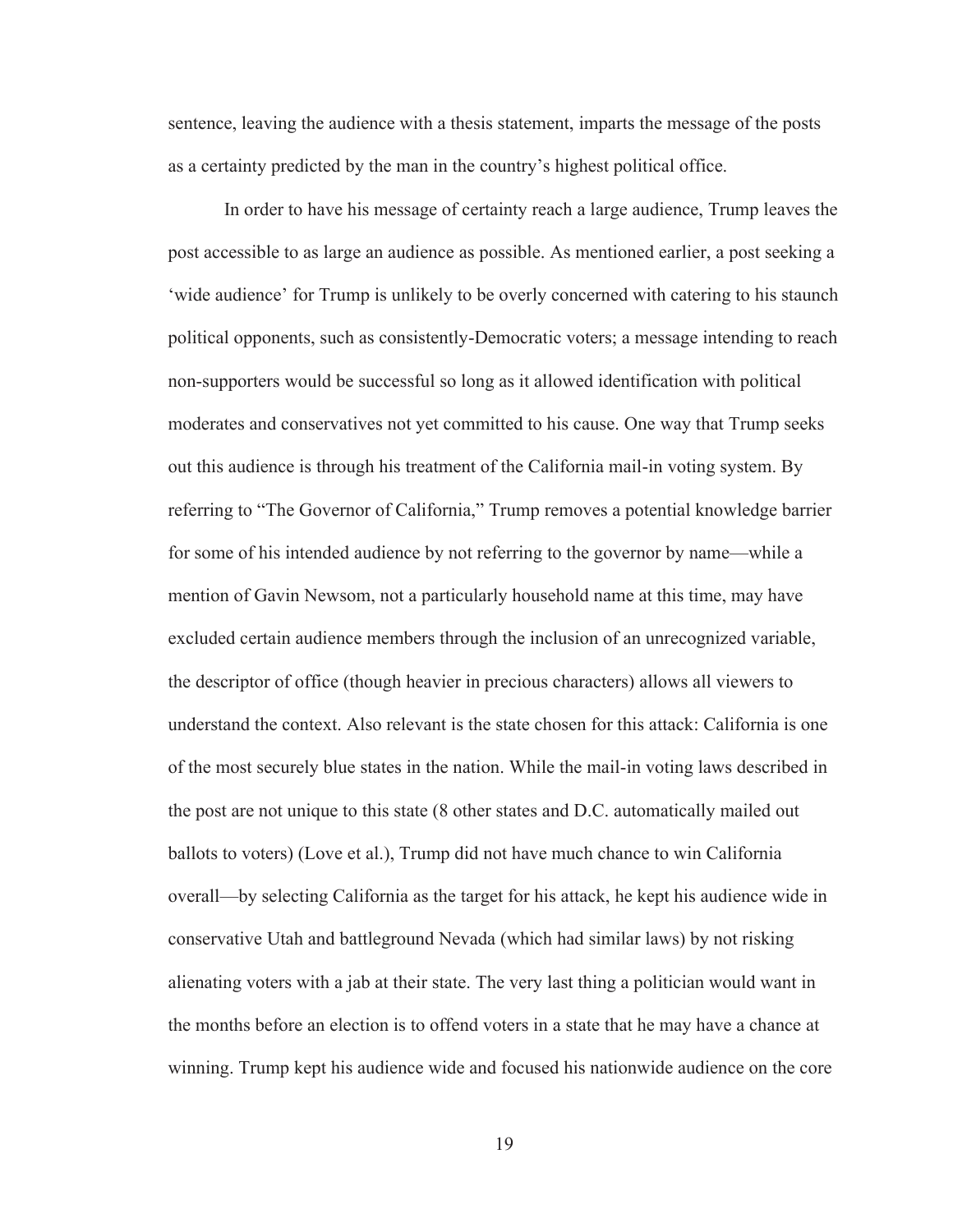of his message: the drastic consequences mail-in ballots will introduce into the election.

Though Trump takes measures to include all his audience, he makes sure to engage his supporters through mentions of their prioritized issues. By referring to robbery, forgery, and other ballot-based illegalities, Trump creates a direct connection between mail-in voting and an increase in crime—a great concern to the party of 'law and order.' By describing how California will send ballots to "anyone . . . living in the state, no matter who they are or how they got there," Trump ensures that any audience members concerned about undocumented immigration and border security will oppose this process by believing it to allow non-U.S. citizens to fraudulently influence the election. What's more, this particular affliction is being brought on by the leader of one of the bluest states in the nation—just another symbol to supporters that the opposing party is irresponsible and untrustworthy. Lastly, by describing how the mailed ballots will be followed up by government agents "telling all of these people . . . how, and for whom, to vote," Trump calls on a mistrust of—and desire to restrict—big government visiting homes and determining individuals' choice. Including some of his major political calling cards, popular among his supporters—and directly stating that mail-in ballots will lead to a worsening of all these undesirable elements—Trump ensures that his supporters will join him in opposing the validity of this election system as he has described it.

#### **Reading the Label**

 Though President Trump had made prior posts and claims saying that the 2020 election was certain to be rigged and expressing his mistrust of mail-in ballots,<sup>1</sup> the May  $26<sup>th</sup>$  post was the first time that Twitter (or any major social media company) applied a

<sup>1</sup> E.g. @realDonaldTrump. *Twitter*, 24 May 2020, 10:08 a.m.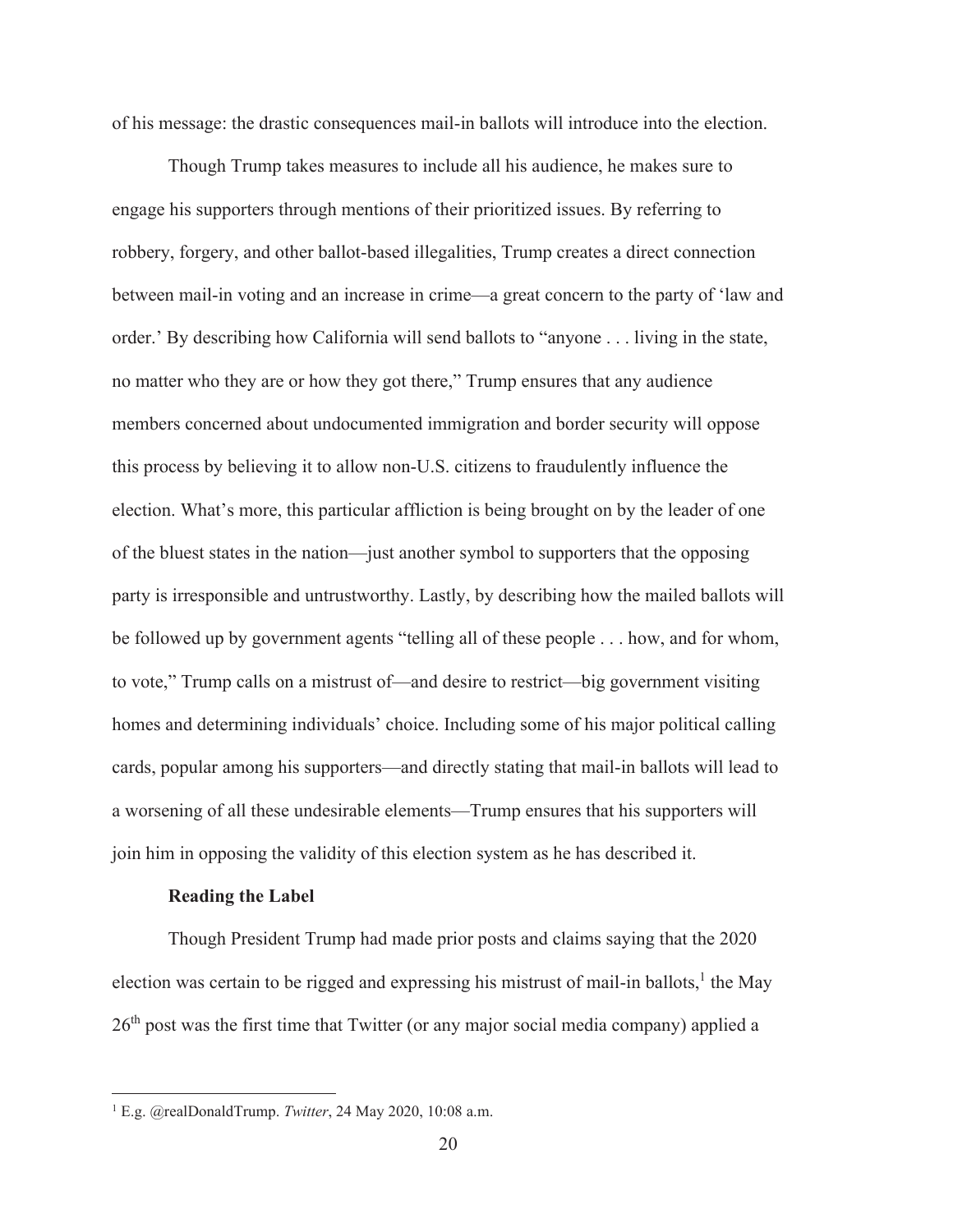misinformation label to the U.S. president since its creation in 2006. In describing this post's function, I observed how it sought to convey strength and certainty, reach a general audience, and engage supporters; the historic and novel application of a misinformation label greatly affects each of these categories. The interaction of the Twitter-imposed label and the rhetorical tools used by the president indicate much of the opportunities, challenges, and constraints of postrhetorical presidential communication.

 While Trump uses a well-oiled combination of his typical methods to convey certainty and strength, the application of a misinformation label undermines much of these tactics' effect. In my analysis, I observed how the opening bravado, the repetition of a certain *will*, and a nod to conventional composition all contributed to a post that, though lacking a presentation of evidence, communicated an authoritative voice against the use of mail-in ballots. Twitter's label counteracts these effects by raising uncertainty in the validity of the president's claims and concerns. A label reading "Get the facts about mail-in ballots" attached to a post berating such systems as "substantially fraudulent" is not to be interpreted as an invitation supporting the speaker's claims. The mere application of such a label, where none such has ever been before applied to a presidential figure, implies an enormous necessity for correction that casts doubt on the arguments presented in the post. Postrhetorical presidential communication thrives when it can avoid intervening interpretation; this is a driving purpose behind avoiding mainstream media. Here, we see Twitter taking on some responsibility for the interpretation of the president's messaging; instead of allowing the president to unilaterally interpret the events surrounding mail-in ballots to create "waves of disinformation[] and cascades of confusion-causing misdirection," Twitter provides an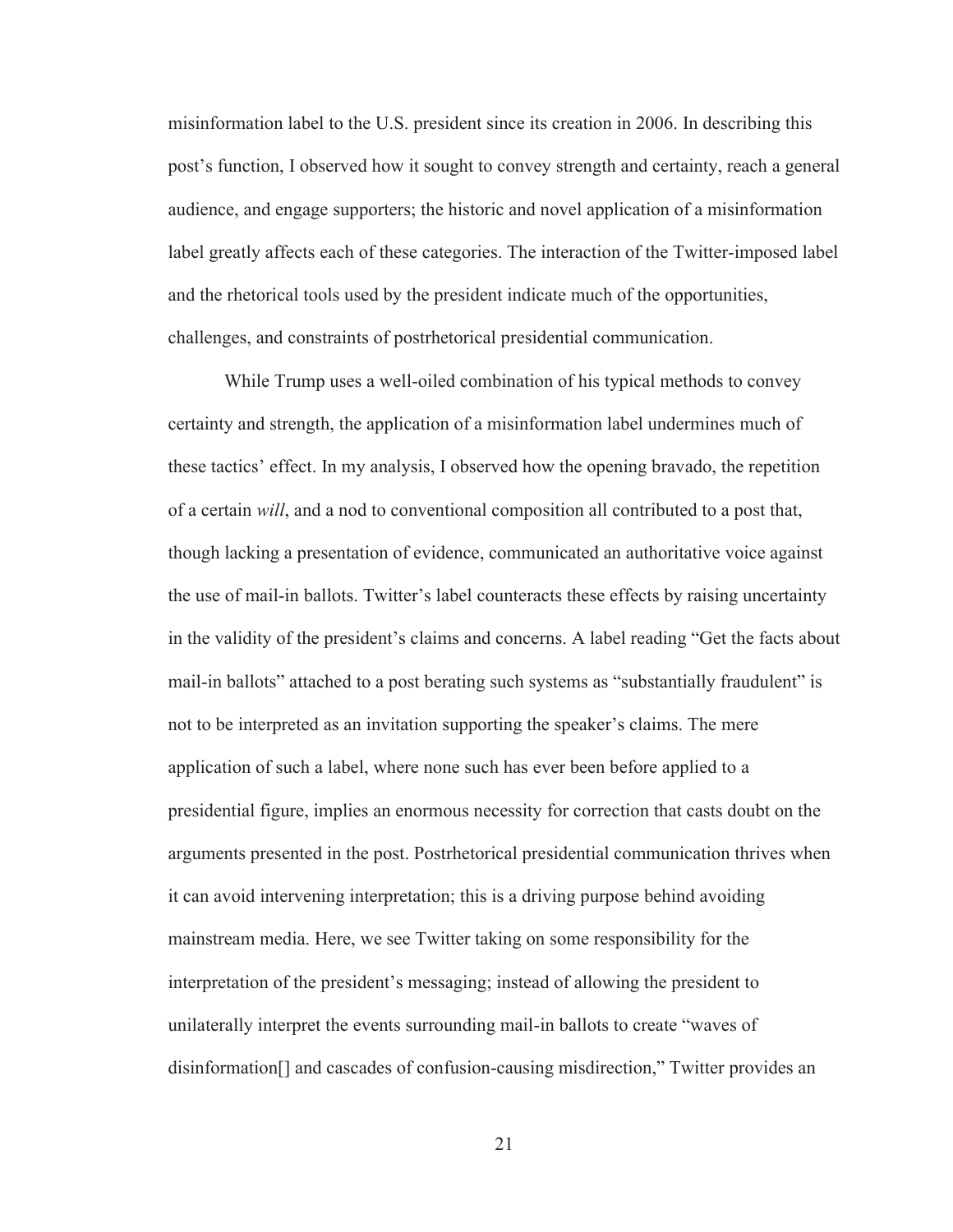interpretation, from a place of authority over its own site and referencing other sources, that establishes the ground on which the president's claims will stand or fall (Hartnett and Mercieca 600). This simple label takes from the president much of the persuasive power he mustered through his perceived authority. The one-sentence addendum of this post's misinformation label goes far in subverting the rhetorical tools that the president uses to communicate strength and certainty.

As Trump makes efforts to allow a general Twitter audience to approach his post, Twitter's application of a misinformation label restricts the members of that audience that are likely to find his messaging effective. While Trump was already limited in terms of persuadable audience to political moderates and conservatives, the misinformation label applied to these posts serves to distance him from non-supportive audiences. With the large and unsupported claims that Trump made in these posts, he appears to be mostly ignoring appeals to *logos* in favor of inciting outrage through *pathos* (such as his description of mail-in ballots' negative effects) and the strength of his *ethos*. His dependency upon *ethos* in his claims is not unique in the postrhetorical presidency; *ethos* may be considered the "primary criterion for presidential success" during the postrhetorical presidency (Gronbeck 44). It is extremely consequential, then, that the *ethos* Trump brings to these posts is largely undermined by the application of a warning label suggesting his content is not to be trusted or believed. The entire purpose of this label's application is to reduce the number of audience members willing to believe the president's claims without further evidence. The only circumstance in which an audience member is unlikely to have their esteem for the president and his claims weakened in this case is if the audience member already has a higher trust in the president's *ethos* than in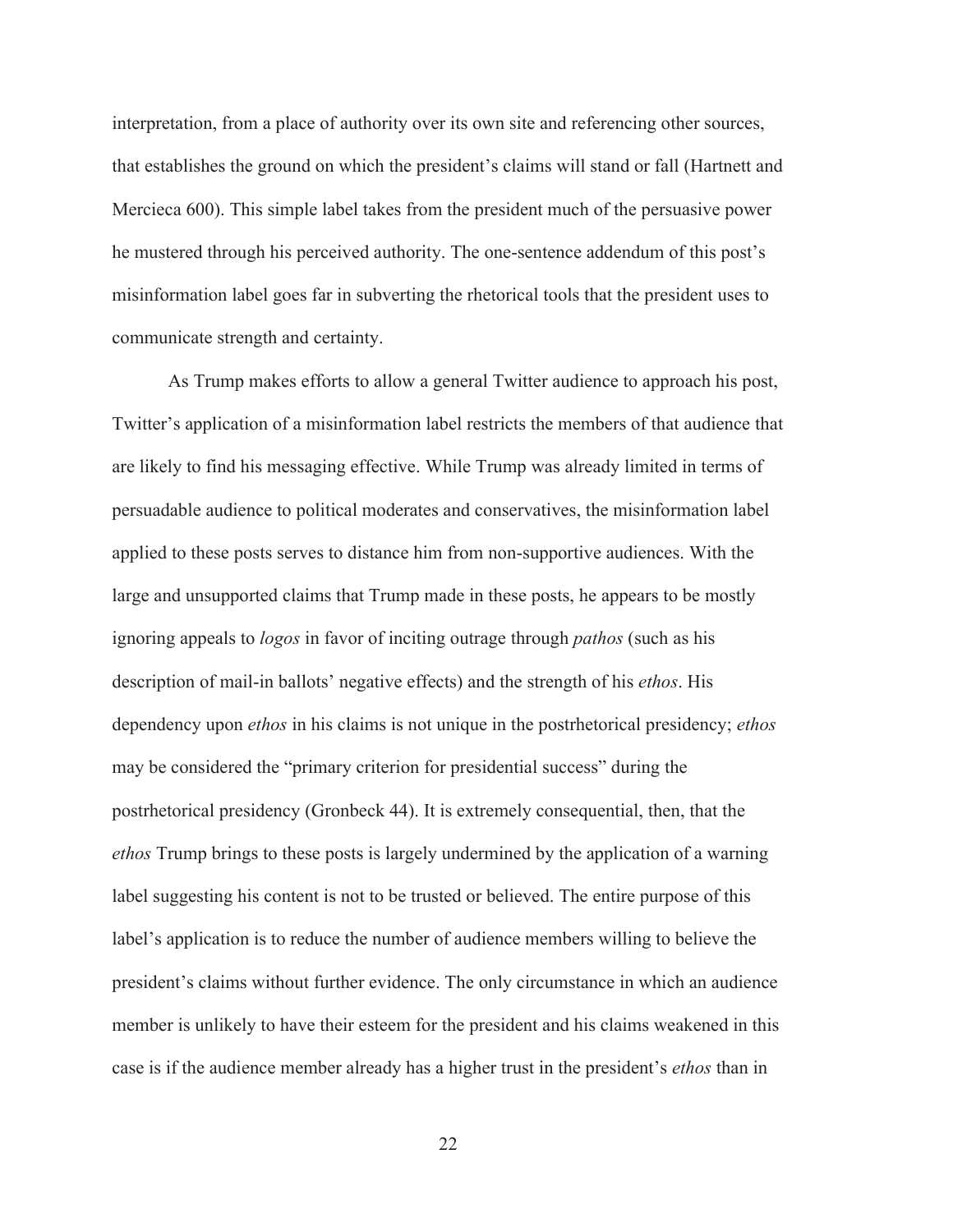that of Twitter or any of the other information outlets cited in the label—an audience subgroup that instinct dictates must largely be made up of those already supporting or highly sympathetic to Trump's claims. What's more, the applied misinformation label, even with a brief glance, draws the eye before the post itself with its bright color and prominent exclamation point icon—a symbol closely associated with warnings and alerts of danger, such as on vehicle dashboards or computer pop-ups. The effect of the label, then, is to negatively flavor the audience's perception of the president's *ethos* (at least in these posts) before they encounter the text itself. Whereas the postrhetorical presidency finds strength in achieving a feeling of intimacy with its audience (Mercieca 207), this label prominently stands between the president's messaging and the reader. In this post, the warning label has begun to shuffle Trump back towards the limitations of the rhetorical presidency by damaging trust in his character and placing a layer of interpretation between him and the public.

While the range of audience members that may be effectively persuaded by these posts is limited because of the label's application, identifying the posts as misinformation is unlikely to have a large effect on the post's reception among the president's supporters because of their disposition to trust Trump's claims over media's fact-checking. It is well-evidenced that Trump voters will typically stand by the president when he faces off with media authorities. He has repeatedly labeled the "FAKE NEWS media" as "the enemy of the American People"<sup>2</sup> and has made countless attacks on news media sources as well as individual reporters, to great popularity among his voters (Roig-Franzia et al.). According to a 2019 poll, 51% of Trump's Republican base agreed with his sentiment

<sup>2</sup> E.g. @realDonaldTrump. *Twitter*, 17 Feb. 2017, 4:48 p.m.; 5 Aug. 2018, 7:38 a.m.; 19 Mar. 2019, 8:24 a.m.; 20 May 2019, 7:20 a.m.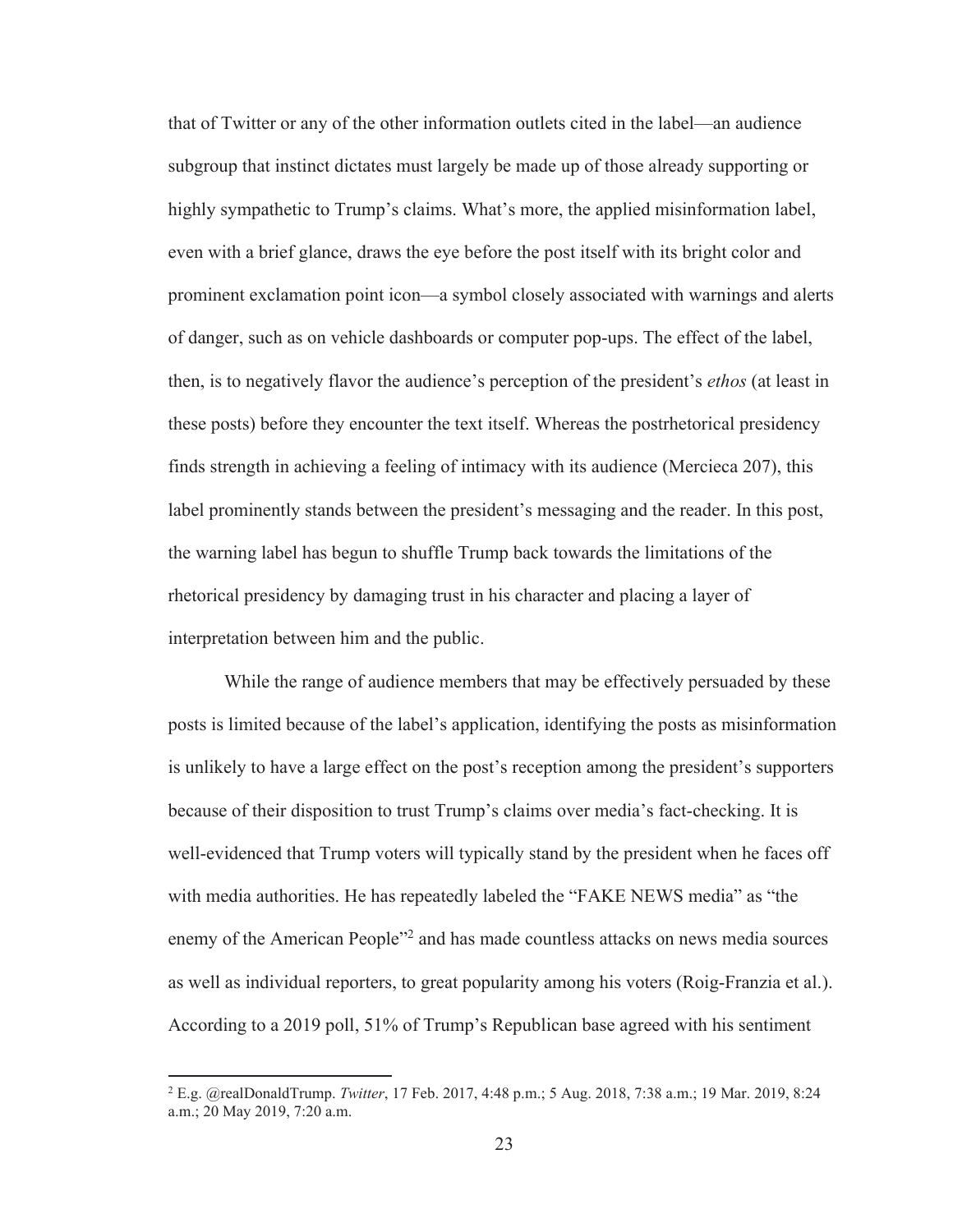that the press was an "enemy of the people" ("Poll: One-Third Say Media Is 'Enemy of the People'") and polls repeated throughout 2017 and 2018 reveal that approximately 75% of Republicans trusted Trump to tell the truth over mainstream media outlets (Bump). These sources demonstrate that, prior to the misinformation label's application, Trump supporters were prepared to trust him over other media sources and fact-checkers. Within hours of the label's imposition on his posts, Trump blasts Twitter for their intervention, associating them with the "Fake News" outlets that he has so often criticized (@realDonaldTrump. 26 May 2020, 7:40 p.m.). Creating this association with a group that his supporters already distrust weakens the social media's intervention. Trump also accuses Twitter of "interfering in the 2020 Presidential Election," building upon his original claim that the election's outcome will be fraudulent ( $\omega$ realDonaldTrump. 26 May 2020, 7:40 p.m.). In this way, and to some of this audience at least, the label meant to weaken Trump's persuasive power may lend it additional weight as proof of the alleged fraud. The resilience of Trump's supporters to even the attempted fact-checking of the media site on which the president is communicating belies one of the postrhetorical presidency's greatest strengths: the president's capacity for popularity. While in previous periods presidents were expected or constrained to be restrained and distant from their supporters, Trump has built a movement surrounding his own image (Breuninger). Everything about the postrhetorical presidency is intended to cultivate the emotional investment of the public as a form of relationship, not merely political interest. Though Twitter may provide fact-checks and interpose their messaging on to Trump's, since the president's supportive audience has already built a relationship with the speaker or his messaging *before* encountering the intervening label, and this relationship encourages a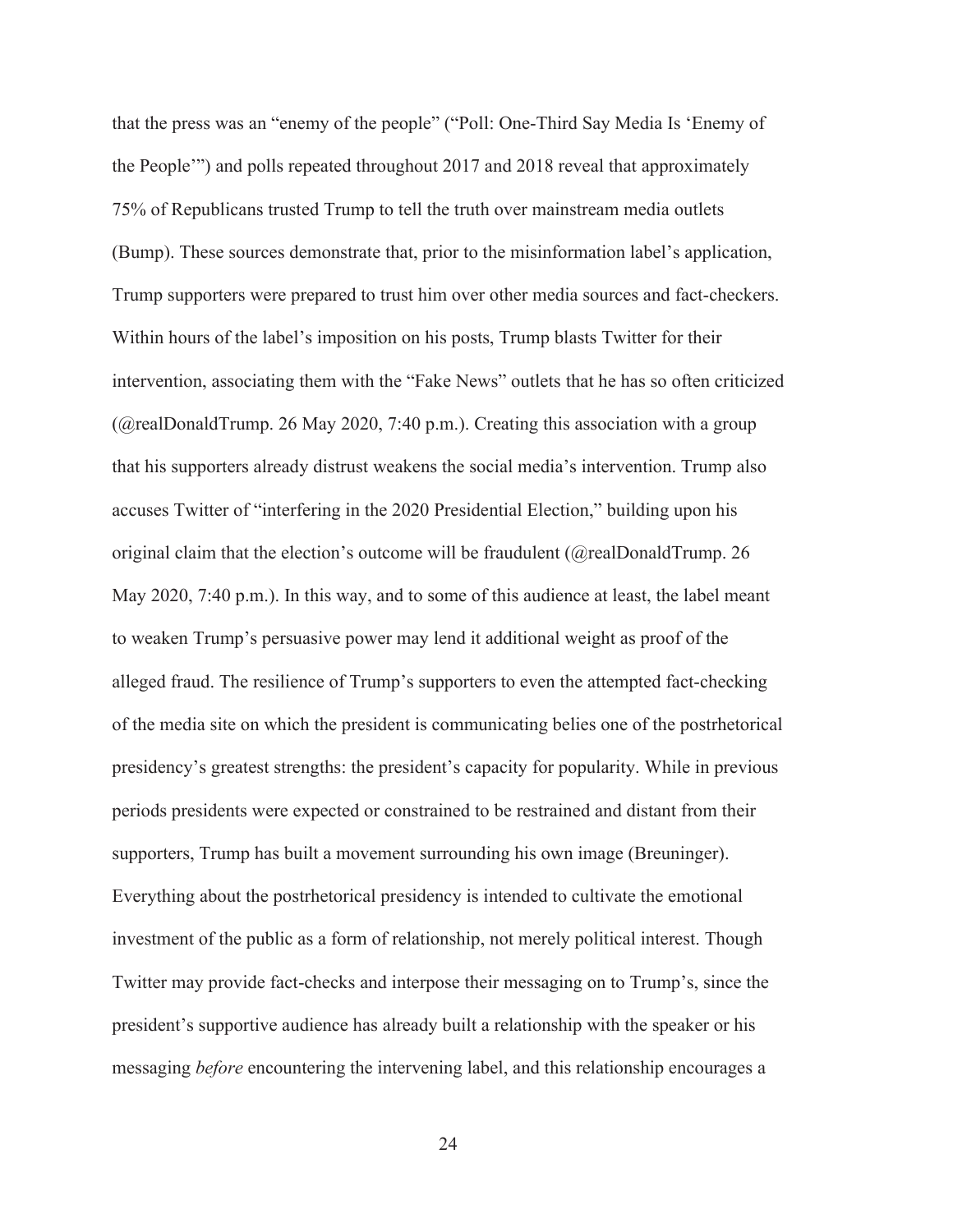distrust of the media, any media fact-checking or other intervention is unlikely to be effective. These factors taken together indicate that most Trump voters were likely unaffected by the misinformation label, and perhaps even agitated by the intervention due to the president's characterization of such as contributing to the fraud he was claiming.

Examining the president's dual-post accusation of election fraud, in light of its being the first application of a misinformation label to a president's post, provides a much different reading than the posts alone and unedited. By interjecting with its own authority and interpretation, Twitter weakens the president's perceived strength and certainty. By distancing neutral audiences from the speaker at first sight, the label restricts the audience willing to trust and engage with the information contained therein. Due to his postrhetorical popularity, however, Trump maintains a great portion of the original post's persuasive power to those who already support him.

#### **Misinformation Labels and the Postrhetorical Presidency**

By applying a misinformation label to Trump's tweets, Twitter explores the power and limitations of the postrhetorical presidency. Though the president's posts, by themselves, may have proven effective and found some ground among neutral and supportive audiences, Twitter's intervention greatly reduces the persuasiveness of the president's messaging to audiences not already committed to Trump's cause. In my analysis, I discovered three key takeaways from this novel artifact that help define postrhetorical presidential communication, particularly as it interacts with social media intervention.

First, the presence of intervening interpretation may limit the postrhetorical presidency's capacity for misinformation. Current scholarship recognizes one of the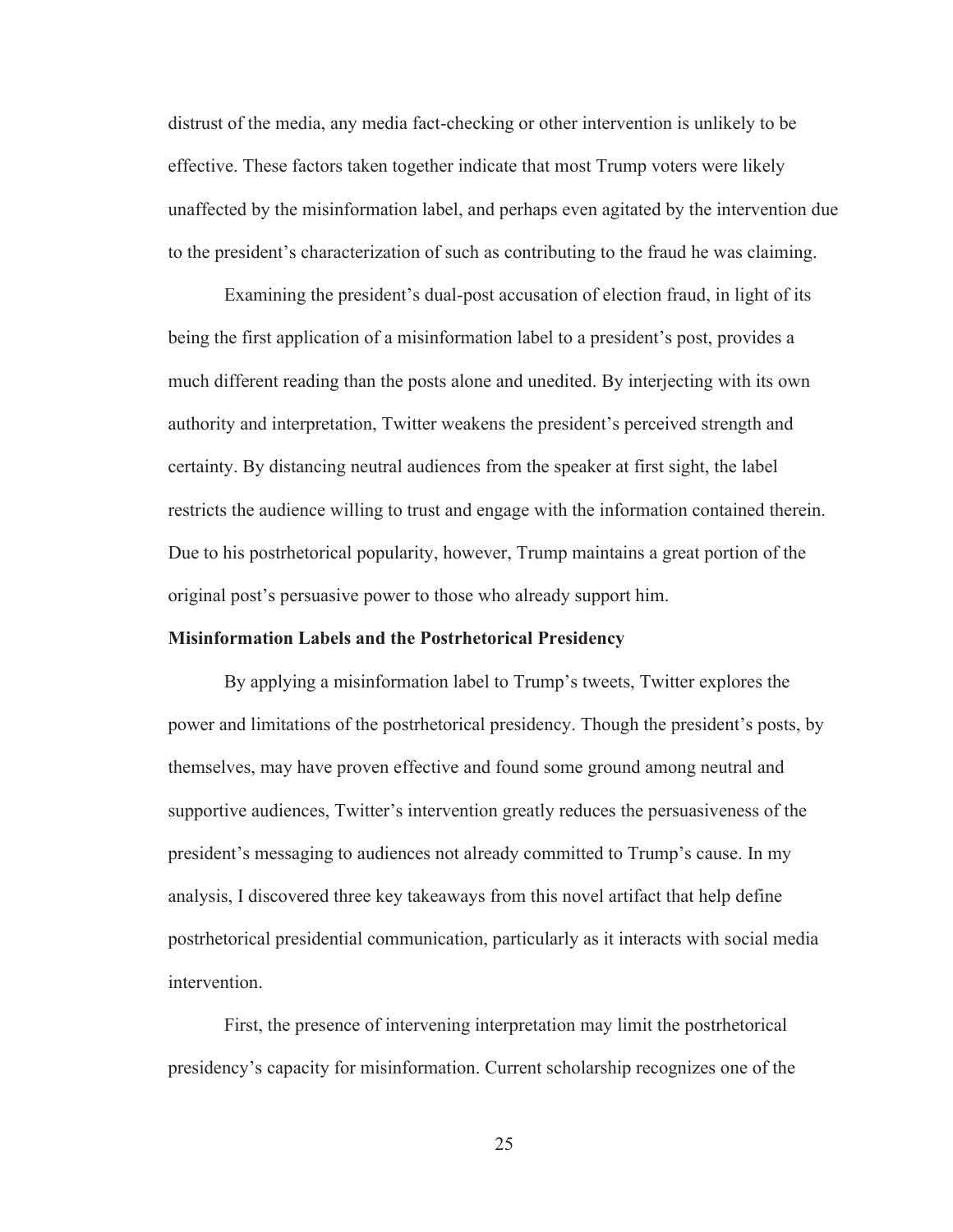hallmarks of a postrhetorical presidency as the speaker's capacity to "go around the news filter to speak directly to supporters" (Mercieca 207). Without the presence of a strong media filter, it has been observed how presidents may define public discourse through "ubiquitous public chatter, waves of disinformation, and cascades of confusion-causing misdirection" (Hartnett and Mercieca 600). However, before Twitter applied this first misinformation label, there had been no opportunity to analyze the strength of social medias' potential reapplication of the media filter inherent during the era of the rhetorical presidency. From this analysis, I observe that social media intervention in postrhetorical presidential discourse is largely capable of reimplementing a media filter that reduces presidents' capacities for postrhetorical communication. As in the artifact that I analyzed, applying warnings and labels to presidential discourse weakens the rhetorical strength of unsubstantiated noise; even stronger responses, such as Twitter's later decisions to hide posts from public view or even ban President Trump, are even more decisive examples of a social media's ability to implement filters on a president's ability to elect when, where, and with what information they may communicate to the American public. Though it would be inaccurate to say that such intervention forces a president to revert to a rhetorical presidency in place of a postrhetorical one, social media's capacity to filter presidential communication has now been explicitly proven.

Second, social media can most effectively intervene with postrhetorical communication by targeting a president's *ethos*. As political scholars have indicated, "much of American politics has been telescoped down to the moral and patriotic—to a question of *ethos*" (Gronbeck 44). In no situation is this more true than in consideration of the postrhetorical presidency. While previous scholars have indicated the increasing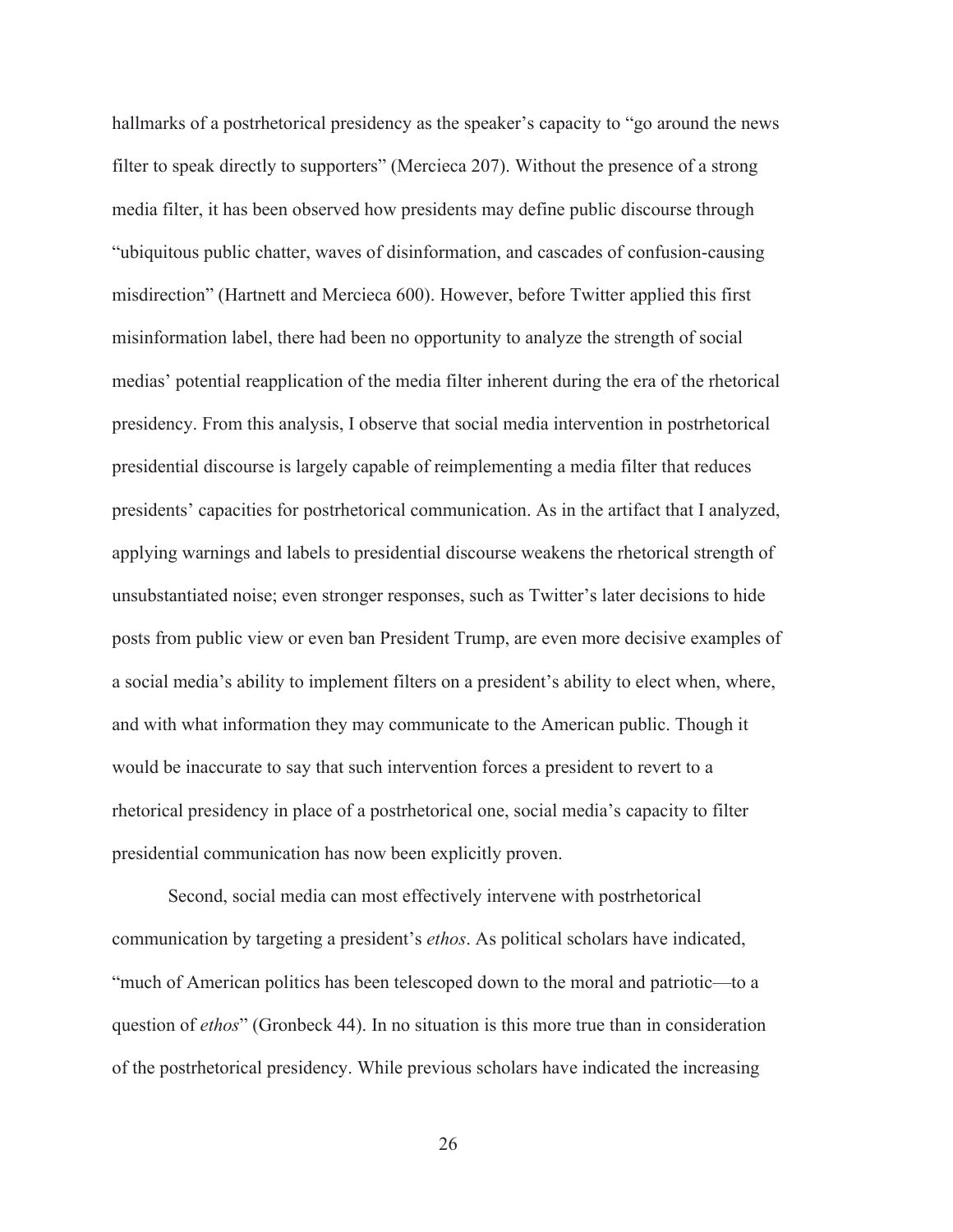importance of *ethos* through all eras of presidential communication, there has been little discussion of how media censorship interacts with a president's *ethos*. In my analysis, I found that a key result of social media intervention through the application of misinformation labels is indeed a direct reduction of a president's perceived character and reliability. Since postrhetorical presidential communication is so dependent upon the perception of intimacy and direct communication with the public, presidents are made more human and more fallible than ever before (40, 44–5). Through hampering a president's exposed *ethos*, social media intervention can reduce one of a modern president's greatest assets.

Third, due to the postrhetorical presidency's contentious relationship with the press, media interventions are intrinsically weakened. The postrhetorical presidency is characterized in scholarship by a president–press relationship that is "independent, competitive, and unstable" (Mercieca 207). In practice, attacks and snubs against the media were a strong pattern during President Trump's presidency, leading to widespread distrust of news media (Bump). Following the advent of social media intervention in presidential rhetoric, similar numbers have been reported for distrust of social media censorship (Vogels et al.). In my analysis, I discussed how this weakening of trust in the media may lead to a decrease in the effectiveness of media misinformation labels. It is my observation that, due to an antagonistic relationship with the press during the postrhetorical presidency, social media intervention is likely to be weaker than comparable media intervention or fact-checking during previous periods of presidential communication. Rising mistrust of social media and the journalistic sources it is likely to cite in fact-checking labels (as in this paper's selected artifact) reduces the potential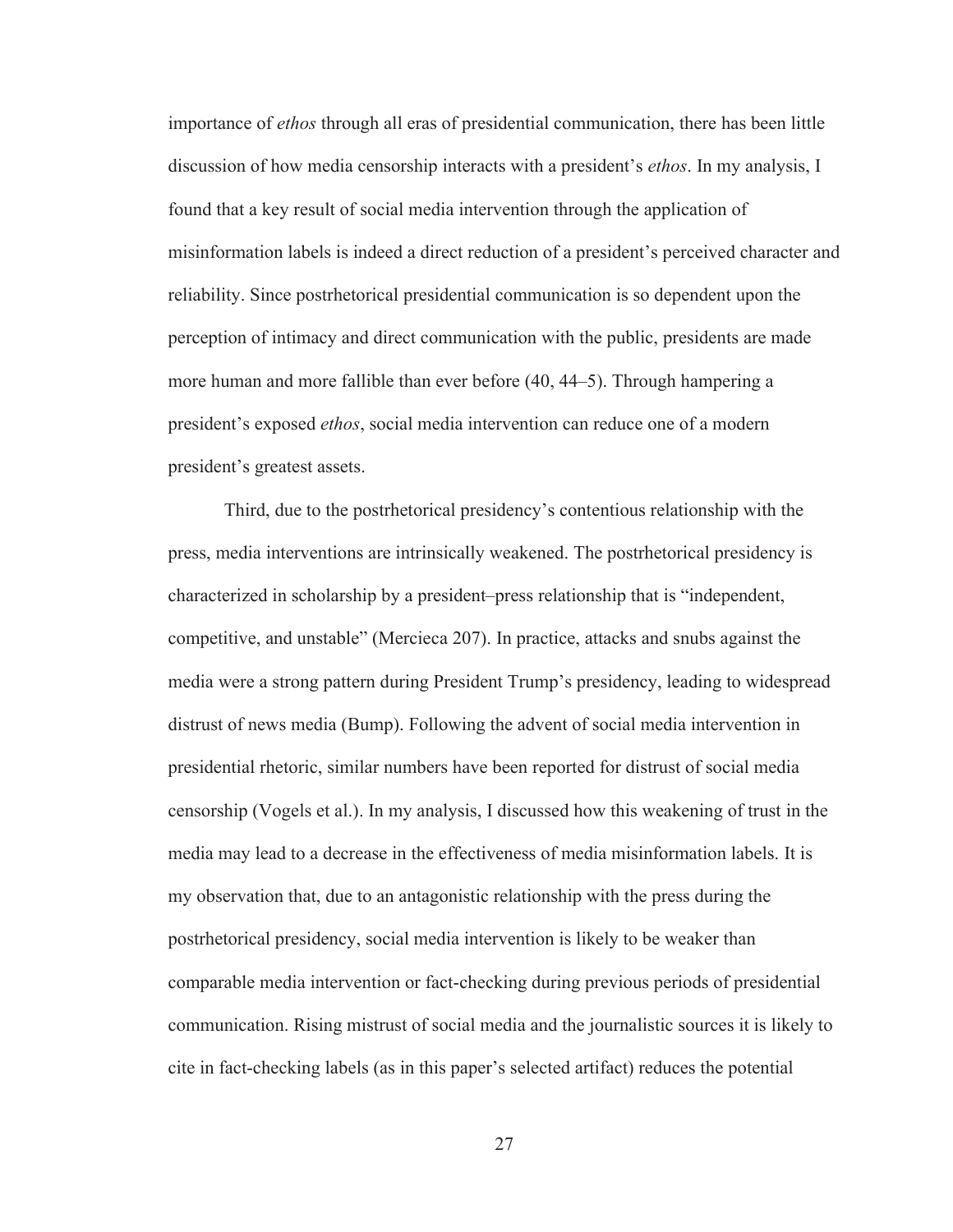strength of social media responses to misinformation.

The postrhetorical presidency is still in its infancy—having only now entered into its fourth iteration with the election of President Biden—yet it has already left its scars in the halls of our government and in our online forums. The evolution of the postrhetorical presidency witnessed over the past few presidential terms has been enormous and has revealed many of the unique opportunities and dangers of its function. In this paper, I performed dual rhetorical analyses to illustrate the function of social media misinformation labels on one particular set of tweets by President Trump and have identified three takeaways that help to clarify and expand scholarly definition of the postrhetorical presidency.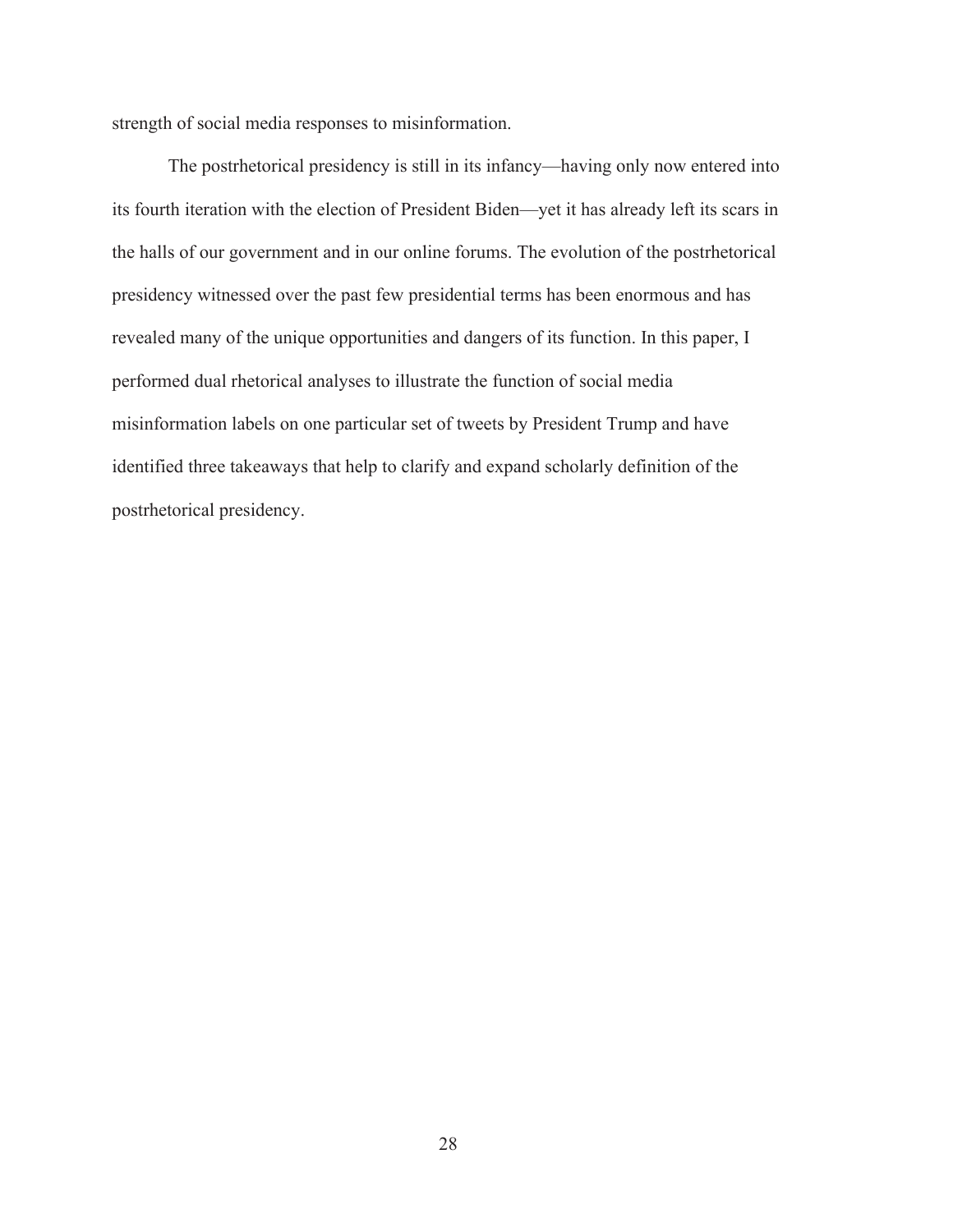#### Works Cited

- "53% of Republicans view Trump as true U.S. President." Reuters, 24 May 2021, www.reuters.com/world/us/53-republicans-view-trump-true-us-presidentreutersipsos-2021-05-24/.
- Bond, Shannon. "Donald Trump Sues Facebook, YouTube, and Twitter for Alleged Censorship." NPR, www.npr.org/2021/07/07/1013760153/donald-trump-says-heis-suing-facebook-google-and-twitter-for-alleged-censorship.
- Breuninger, Kevin. "Rep. Liz Cheney Urges Republicans to Reject Trump 'cult of personality,' says 'history is watching.'" *CNBC*, 5 May 2021, www.cnbc.com/2021/05/05/rep-liz-cheney-urges-republicans-to-reject-trumpcult-of-personality-.html.
- Brown, Megan, et. al. "Twitter Put Warning Labels on Hundreds of Thousands of Tweets. Our Research Examined Which Worked Best." *The Washington Post*, 9 Dec. 2020, www.washingtonpost.com/politics/2020/12/09/twitter-put-warninglabels-hundreds-thousands-tweets-our-research-examined-which-worked-best/.
- Bump, Phillip. "Three-Quarters of Republicans Trust Trump Over the Media." *The Washington Post*, 25 July 2018,

www.washingtonpost.com/news/politics/wp/2018/07/25/three-quarters-ofrepublicans-trust-trump-over-the-media/.

- Caesar, James, et. al. "The Rise of the Rhetorical Presidency." Presidential Studies Quarterly, 1981, vol. 11, no. 2, pp. 158–171.
- Carr, David. "How Obama Tapped Into Social Networks' Power." *New York Times*, 9 Nov. 2008, www.nytimes.com/2008/11/10/business/media/10carr.html.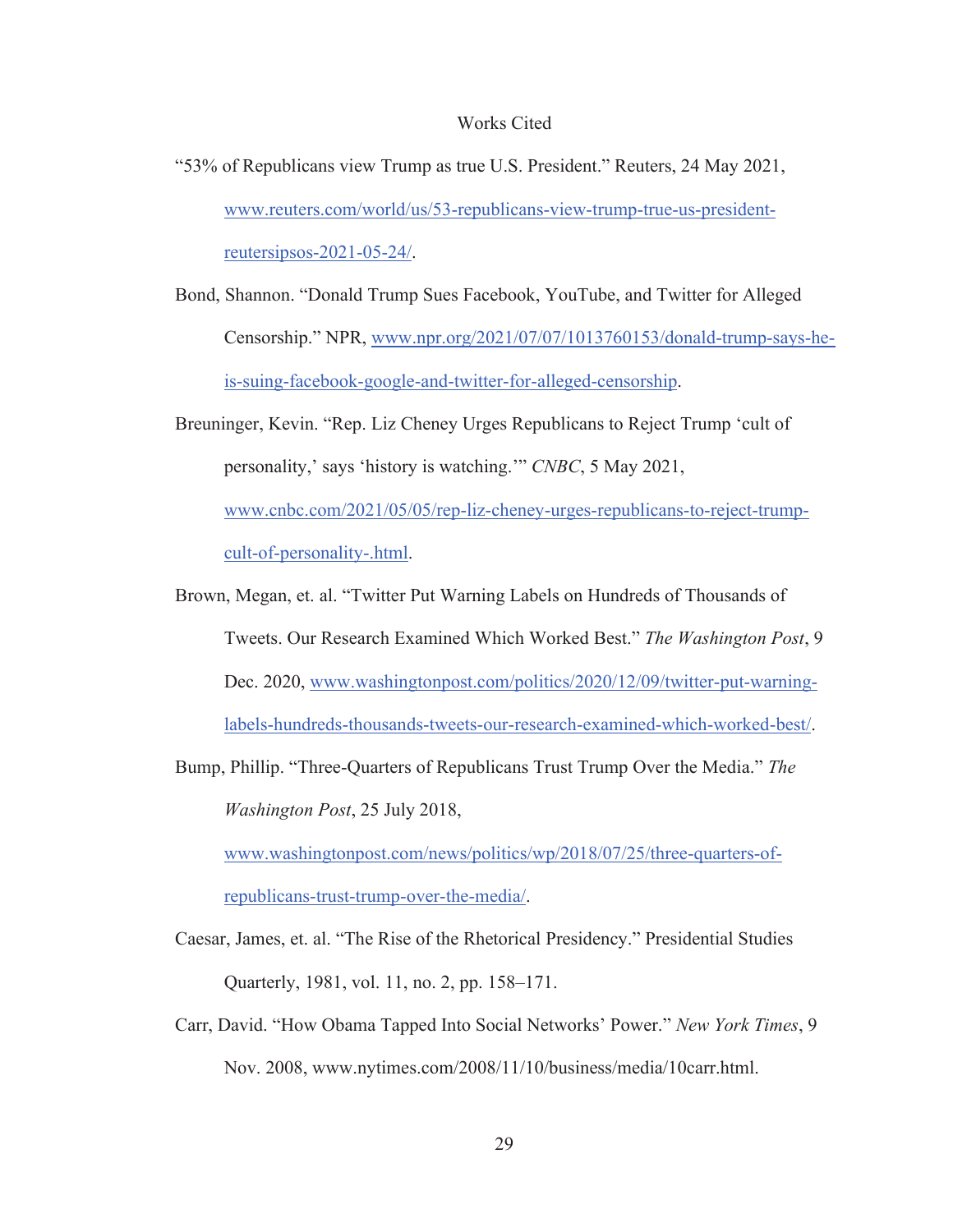Chute, Nate. "He Writes Trump's Tweets and Has Been with Trump's Campaign Since Day One." *USA Today*, Jun. 18, 2019,

www.usatoday.com/story/news/politics/2019/06/18/donald-trump-twitterpresident-white-house-dan-scavino-golf-course-covfefe/1495205001/.

- "Civic Integrity Policy." *Twitter*, Jan. 2021, www.help.twitter.com/en/rules-andpolicies/election-integrity-policy.
- Farhi, Paul. "Trump Wasn't at the White House Correspondents' Dinner Again but His Presence Was Felt." The Washington Post, www.washingtonpost.com/lifestyle/style/trump-wasnt-at-the-white-house-

correspondents-dinner--again--but-his-presence-was-felt/2019/04/27/f22de382- 66aa-11e9-82ba-fcfeff232e8f\_story.html.

- "Forecasting the US Elections." *The Economist*, www.projects.economist.com/us-2020 forecast/president.
- Fung, Brian. "Twitter Labeled Trump Tweets with a Fact Check for the First Time." *CNN*, 27 May 2020, www.cnn.com/2020/05/26/tech/twitter-trump-factcheck/index.html.

Gronbeck, Bruce. "The Presidency in the Age of Secondary Orality." *Beyond the Rhetorical Presidency*, edited by Martin Medhurst, 1996, 30–49.

Kamisar, Ben and Melissa Holzberg. "Poll: Most Americans Don't Trust Trump on Coronavirus. Republicans Don't Trust CDC or Fauci." *NBC News*, 4 Aug. 2020, www.nbcnews.com/politics/2020-election/poll-americans-don-t-trust-trumpcoronavirus-republicans-don-t-n1235680.

Hartnett, Stephen and Jennifer Mercieca. "'A Discovered Dissembler Can Achieve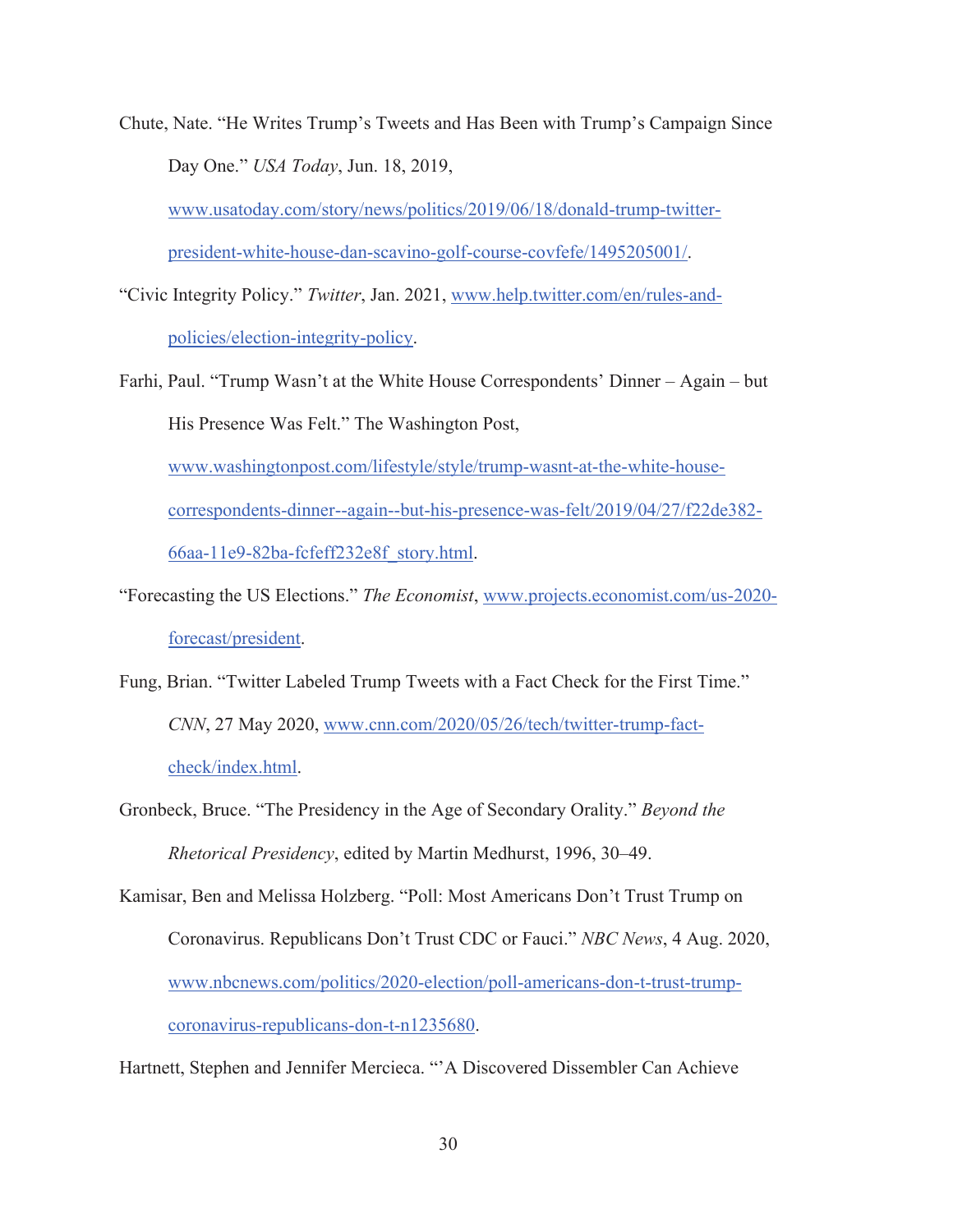Nothing Great"; Or, Four Theses on the Death of Presidential Rhetoric in an Age of Empire." Presidential Studies Quarterly, 2007, vol. 37, no. 4, pp. 599–621.

- Healy, Jack. "These Are the 5 People Who Died in the Capitol Riot." *New York Times*, 11 Jan. 2021, www.nytimes.com/2021/01/11/us/who-died-in-capitol-buildingattack.html.
- Itkowitz, Colby. "Trump Threatens Reporter with Prison Time During Interview." *The Washington Post*, 21 Jun. 2019, www.washingtonpost.com/politics/trumpthreatens-reporter-with-prison-time-during-interview/2019/06/21/b622b84c-9420- 11e9-b58a-a6a9afaa0e3e\_story.html.
- Leatherby, Lauren, et. al. "How a Presidential Rally Turned Into a Capitol Rampage." *New York Times*, 12 Jan. 2021,

www.nytimes.com/interactive/2021/01/12/us/capitol-mob-timeline.html.

Love, Juliette, et. al. "Where Americans Can Vote by Mail in the 2020 Elections." *New York Times*, 14 Aug. 2020,

www.nytimes.com/interactive/2020/08/11/us/politics/vote-by-mail-us-states.html.

Mercieca, Jennifer. "Ignoring the President." *Columns to Characters: The Presidency and the Press Enter the Digital Age*, edited by Stephanie Martin, 2017, pp. 206– 230.

Milligan, Susan. "The President and the Press." *Columbia Journalism Review*,

March/April 2015, www.cjr.org/analysis/the president and the press.php.

- "National Overview." *FiveThirtyEight*, www.projects.fivethirtyeight.com/2020-electionforecast/.
- "Poll: One-Third of Americans Say News Media Is the 'Enemy of the People.'" *The*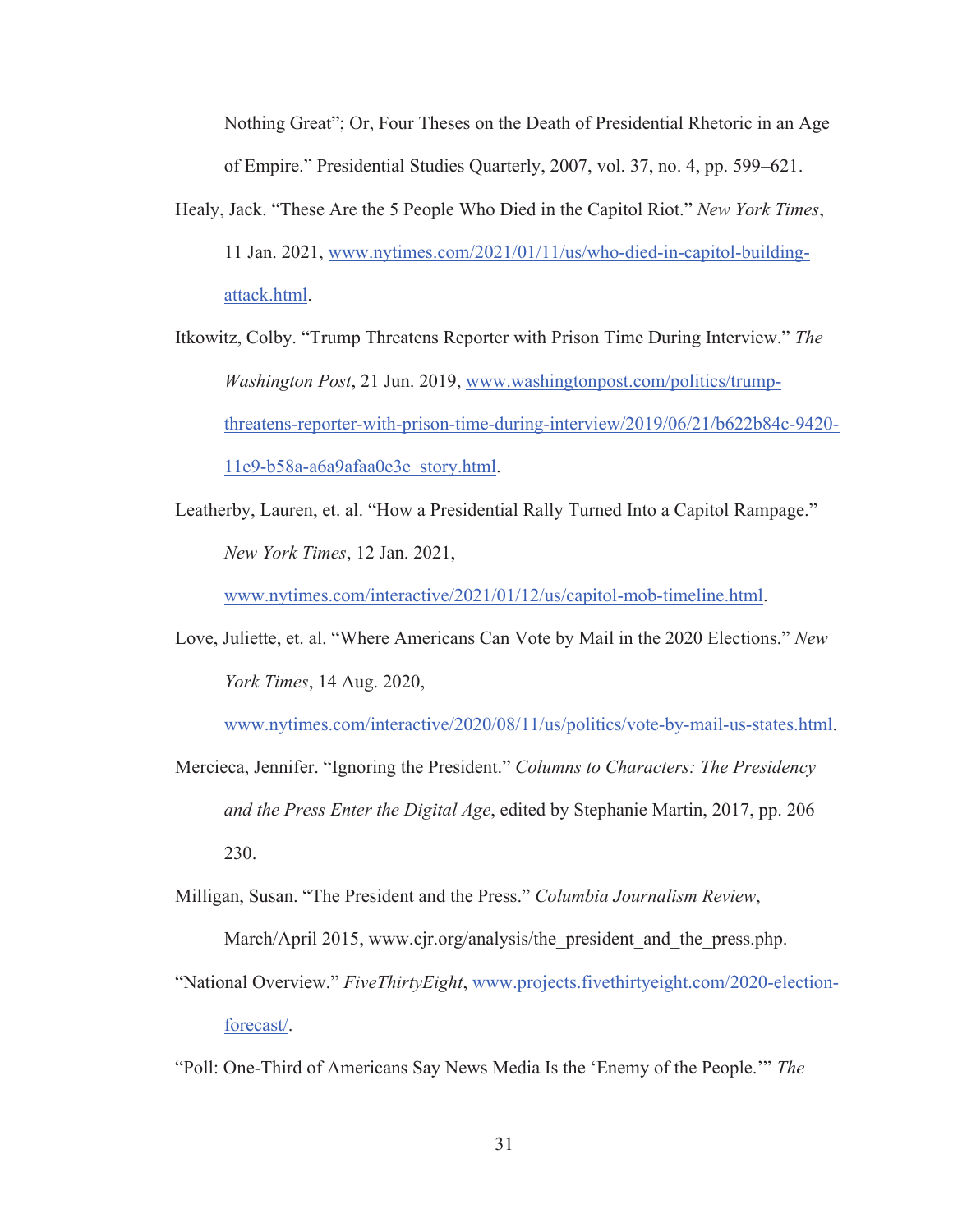*Hill*, 2 July 2019, www.thehill.com/hilltv/what-americas-thinking/451311-poll-athird-of-americans-say-news-media-is-the-enemy-of-the-people.

- @realDonaldTrump. *Twitter*, 17 Feb. 2017, 4:48 p.m. Accessible at *Trump Twitter Archive*, www.thetrumparchive.com/.
- ---. *Twitter*, 5 Aug. 2018, 7:38 a.m. Accessible at *Trump Twitter Archive*, www.thetrumparchive.com/.
- ---. *Twitter*, 19 Mar. 2019, 8:24 a.m. Accessible at *Trump Twitter Archive*, www.thetrumparchive.com/.
- ---. *Twitter*, 20 May 2019, 7:20 a.m. Accessible at *Trump Twitter Archive*, www.thetrumparchive.com/.
- ---. *Twitter*, 24 May 2020, 10:08 a.m. Accessible at *Trump Twitter Archive*, www.thetrumparchive.com/.
- ---. *Twitter*, 26 May 2020, 8:17 a.m. Accessible at *Trump Twitter Archive*, www.thetrumparchive.com/.
- ---. *Twitter*, 26 May 2020, 7:40 p.m. Accessible at *Trump Twitter Archive*, www.thetrumparchive.com/.
- ---. *Twitter*, 5 Nov. 2020, 11:22 a.m. Accessible at *Trump Twitter Archive*, www.thetrumparchive.com/.
- ---. *Twitter*, 7 Nov. 2020, 4:54 a.m. Accessible at *Trump Twitter Archive*, www.thetrumparchive.com/.
- ---, *Twitter*, 8 Nov. 2020, 1:52 p.m. Accessible at *Trump Twitter Archive*, www.thetrumparchive.com/.
- ---. *Twitter*, 10 Nov. 2020, 10:33 a.m. Accessible at *Trump Twitter Archive*,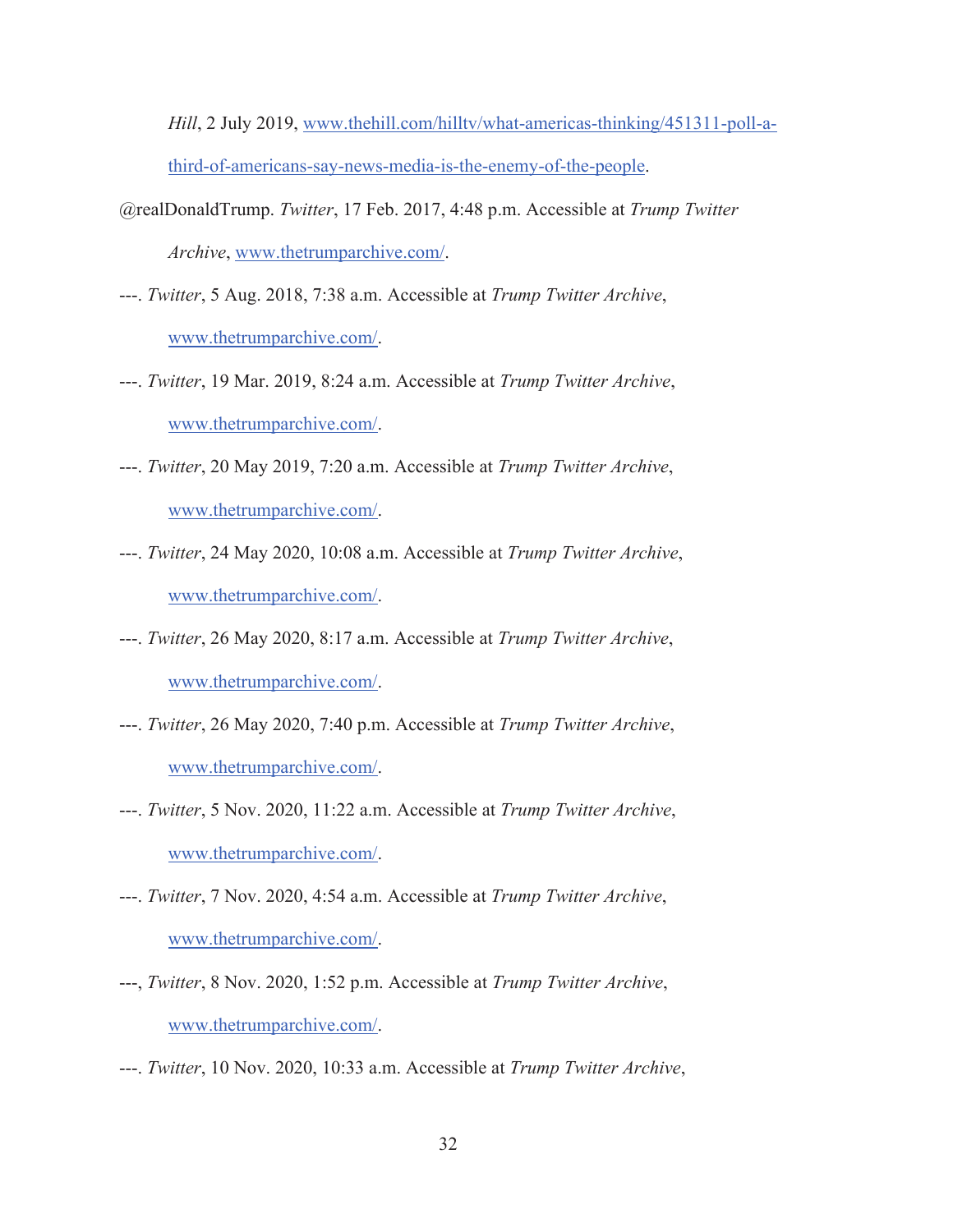www.thetrumparchive.com/.

- ---, *Twitter*, 11 Nov. 2020, 9:03 a.m. Accessible at *Trump Twitter Archive*, www.thetrumparchive.com/.
- Roig-Franzia, Manuel and Sarah Ellison. "A History of the Trump War on Media the Obsession Not Even Coronavirus Could Stop." *The Washington Post*, 29 Mar. 2020, www.washingtonpost.com/lifestyle/media/a-history-of-the-trump-war-onmedia--the-obsession-not-even-coronavirus-could-stop/2020/03/28/71bb21d0 f433-11e9-8cf0-4cc99f74d127\_story.html.
- Sandler, Rachel. "Half of Trump's Twitter and Facebook Posts Since Election Day Flagged." *Forbes*, 4 Nov. 2020,

www.forbes.com/sites/rachelsandler/2020/11/04/over-half-of-trumps-twitter-andfacebook-posts-since-election-day-flagged/?sh=2668b9d94c80.

Schulman, Kori. "The Digital Transition: How the Presidential Transition Works in the Social Media Age." *White House Archives*, 31 Oct. 2016,

www.obamawhitehouse.archives.gov/blog/2016/10/31/digital-transition-how-

presidential-transition-works-social-media-age.

Smith, Stephen. "Technological Transformation and Timeless Truths: The Press and the Presidency in a Social Media Age." *Columns to Characters: The Presidency and the Press Enter the Digital Age*, edited by Stephanie Martin, 2017, pp. 119–147.

- "The Trump Administration and the Media." Committee to Protect Journalists, 16 Apr. 2020, www.cpj.org/reports/2020/04/trump-media-attacks-credibility-leaks/.
- Trump, Donald. Speech given 6 Jan. 2021 at U.S. Capitol. Accessed at

www.npr.org/2021/02/10/966396848/read-trumps-jan-6-speech-a-key-part-of-